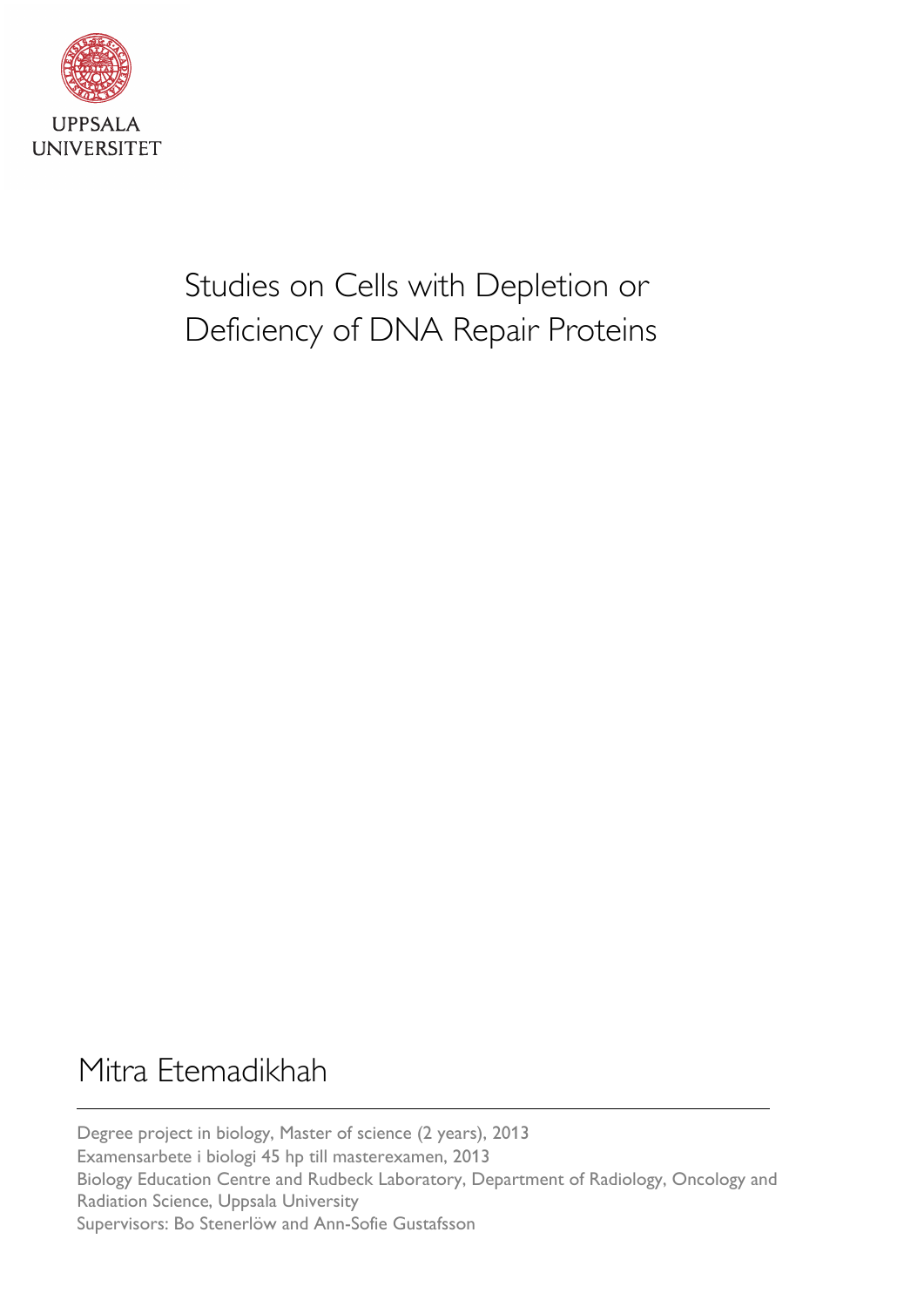# **Table of Contents**

<span id="page-1-0"></span>

| Double-Strand Breaks (DSBs) Analysis with Pulsed-Field Gel Electrophoresis (PFGE)7         |
|--------------------------------------------------------------------------------------------|
|                                                                                            |
|                                                                                            |
|                                                                                            |
|                                                                                            |
| DNA Repair Analysis by PFGE in Cells Treated by Both Specific DNA-PKcs Inhibitor and siRNA |
| Examination of DNA-PKcs Protein Level by Western Blot after Transfection with siRNA  16    |
|                                                                                            |
|                                                                                            |
|                                                                                            |
|                                                                                            |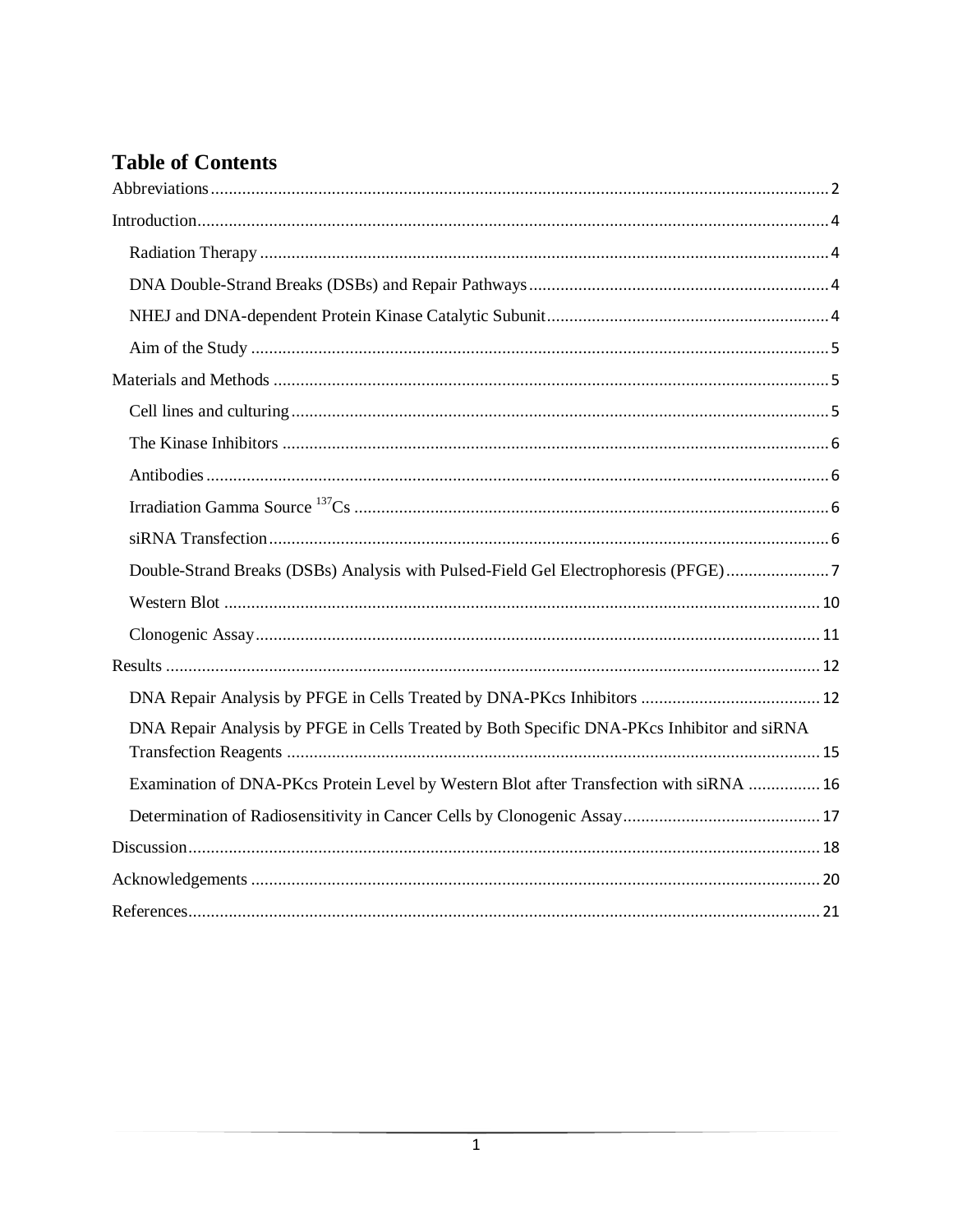# **Abbreviations**

| <b>ATM</b>      | Ataxia-telangiectasia mutated                  |
|-----------------|------------------------------------------------|
| <b>ATR</b>      | Ataxia- and Rad3-related                       |
| <b>BSA</b>      | Bovine serum albumin                           |
| <b>CPM</b>      | Counts per minute                              |
| <b>CTR</b>      | Control                                        |
| <b>DNA</b>      | Deoxyribonucleic acid                          |
| DNA-PK          | DNA-dependent protein kinase                   |
| <b>DNA-PKcs</b> | DNA-dependent protein kinase catalytic subunit |
| <b>DSB</b>      | Double-strand break                            |
| <b>FBS</b>      | Fetal bovine serum                             |
| <b>HR</b>       | Homologous recombination                       |
| $L$ -glut       | L-glutamine                                    |
| mTOR            | Mammalian target of rapamycin                  |
| <b>NHEJ</b>     | Nonhomologous end joining                      |
| <b>PBS</b>      | Phosphate buffered saline                      |
| PE              | Plating efficiency                             |
| <b>PEST</b>     | Penicillin-streptomycin                        |
| <b>PFGE</b>     | Pulsed-field gel electrophoresis               |
| PI3K            | Phosphatidylinositol 3-kinase                  |
| <b>PIKKs</b>    | Phosphatidylinositol 3-kinase-related kinases  |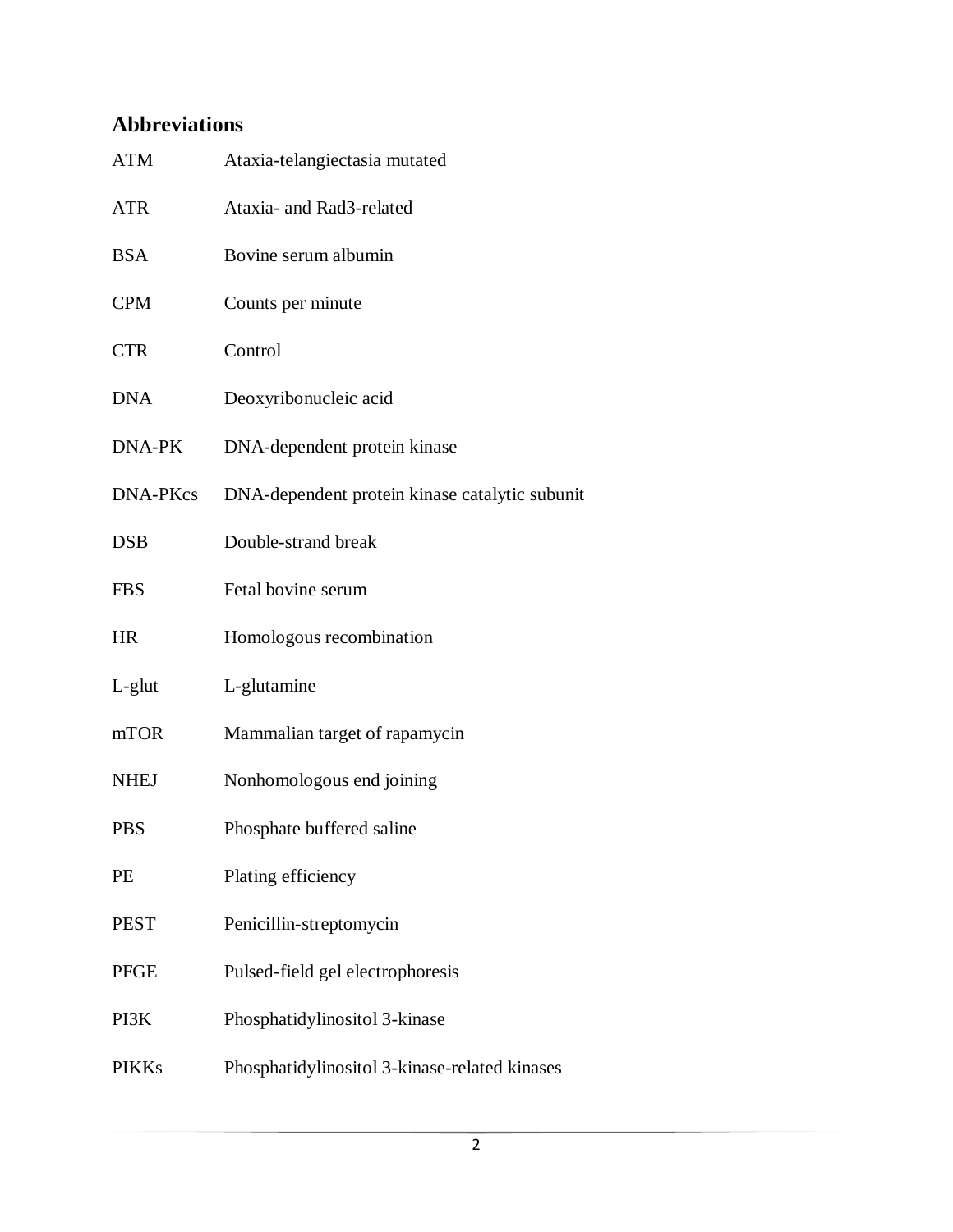# RT Room temperature

SF Survival fraction

siRNA Small interfering RNA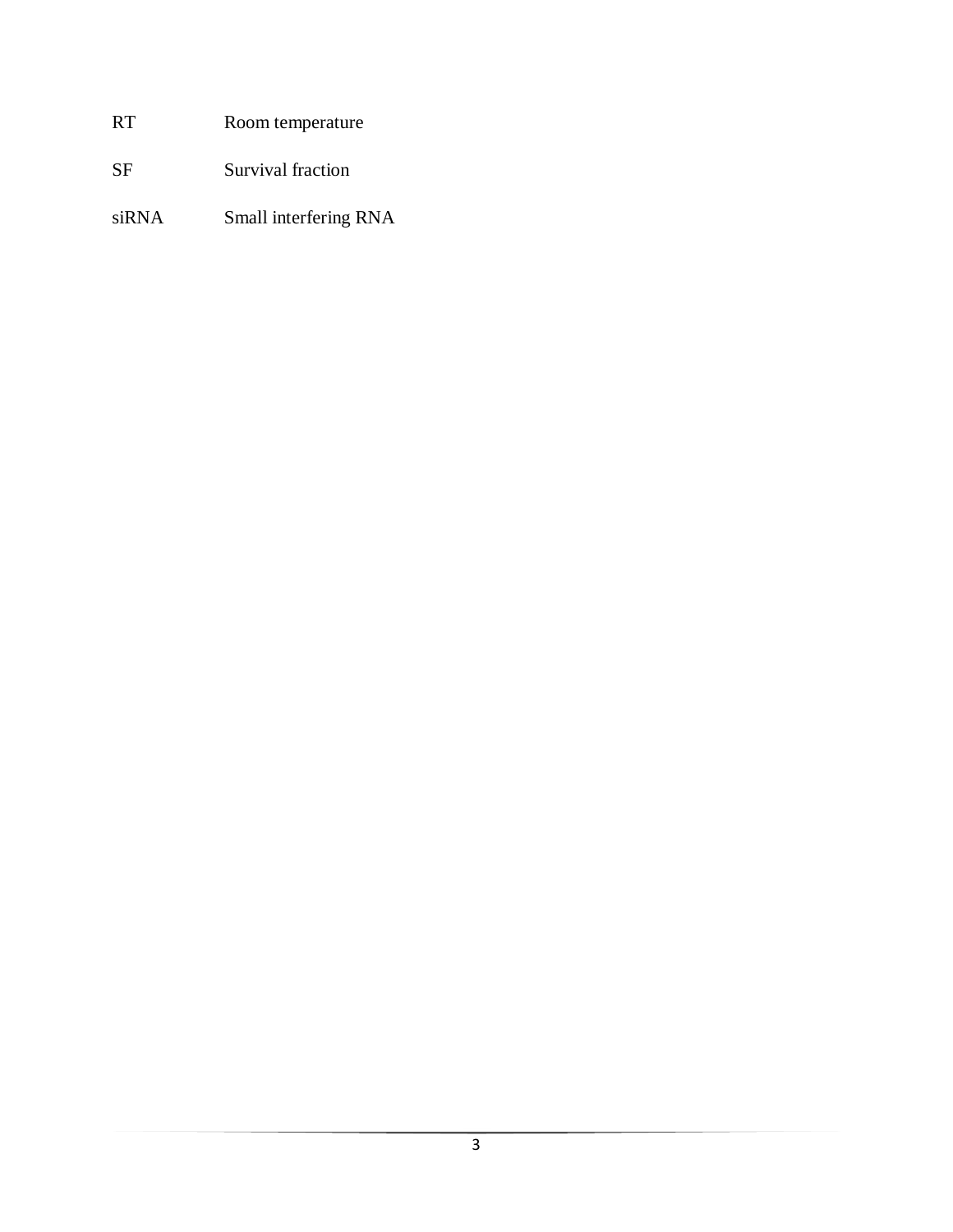# <span id="page-4-0"></span>**Introduction**

#### <span id="page-4-1"></span>**Radiation Therapy**

Depending on factors such as tumor type and location in the body, the sensitivity of surrounding tissue and patient`s general health condition, different radiotherapies may be used as a part of cancer treatment. In external beam radiotherapy, the source is a machine that provides high energy radiation in form of x-rays or gamma rays. For internal radiotherapy, which is also known as brachytherapy, the radioactive material is placed near or inside the tumor. The applied dose for external or internal exposure is variable and it is determined by several factors including the purpose of treatment that can be either curative or palliative. Radiotherapy kills cancer cells by inducing DNA damage which can be caused directly or indirectly via providing charged particles inside the cell [1, 2, 13].

#### <span id="page-4-2"></span>**DNA Double-Strand Breaks (DSBs) and Repair Pathways**

DNA double-strand breaks (DSBs) are threats that become highlighted when we talk about genome integrity and transfer of genetic information to next generation. This kind of damage can be considered as the most hazardous of DNA lesions since they can cause irreversible alterations to cell genome and possibly cell death in case of not getting repaired. DNA DSBs can be induced to cells through exogenous sources like ionizing radiation and chemotherapeutic agents, or via endogenous sources like reactive radicals of oxygen that are produced during cellular metabolism. Homologous recombination (HR) and nonhomologous end joining (NHEJ) are the two main repair pathways applied by eukaryotic cells to deal with this kind of breaks. As can be understood from the name, HR needs a homologous pair as a template and therefore it is applicable during the S and G2 phases of cell cycle. In contrast, the NHEJ is based on resealing the two ends of the break without need of template and subsequently it can be used at any step of cell cycle [3, 4, 14, 15, 19].

### <span id="page-4-3"></span>**NHEJ and DNA-dependent Protein Kinase Catalytic Subunit**

NHEJ is the most important and predominant DNA DSB repair pathway which is able to religate the broken ends when lacking a homologous pair as a template. There are several enzymes that participate in this repair pathway and each of them facilitates access to the breakage site for the next protein. Of these proteins, DNA-dependent protein kinase (DNA-PK) plays the key role. It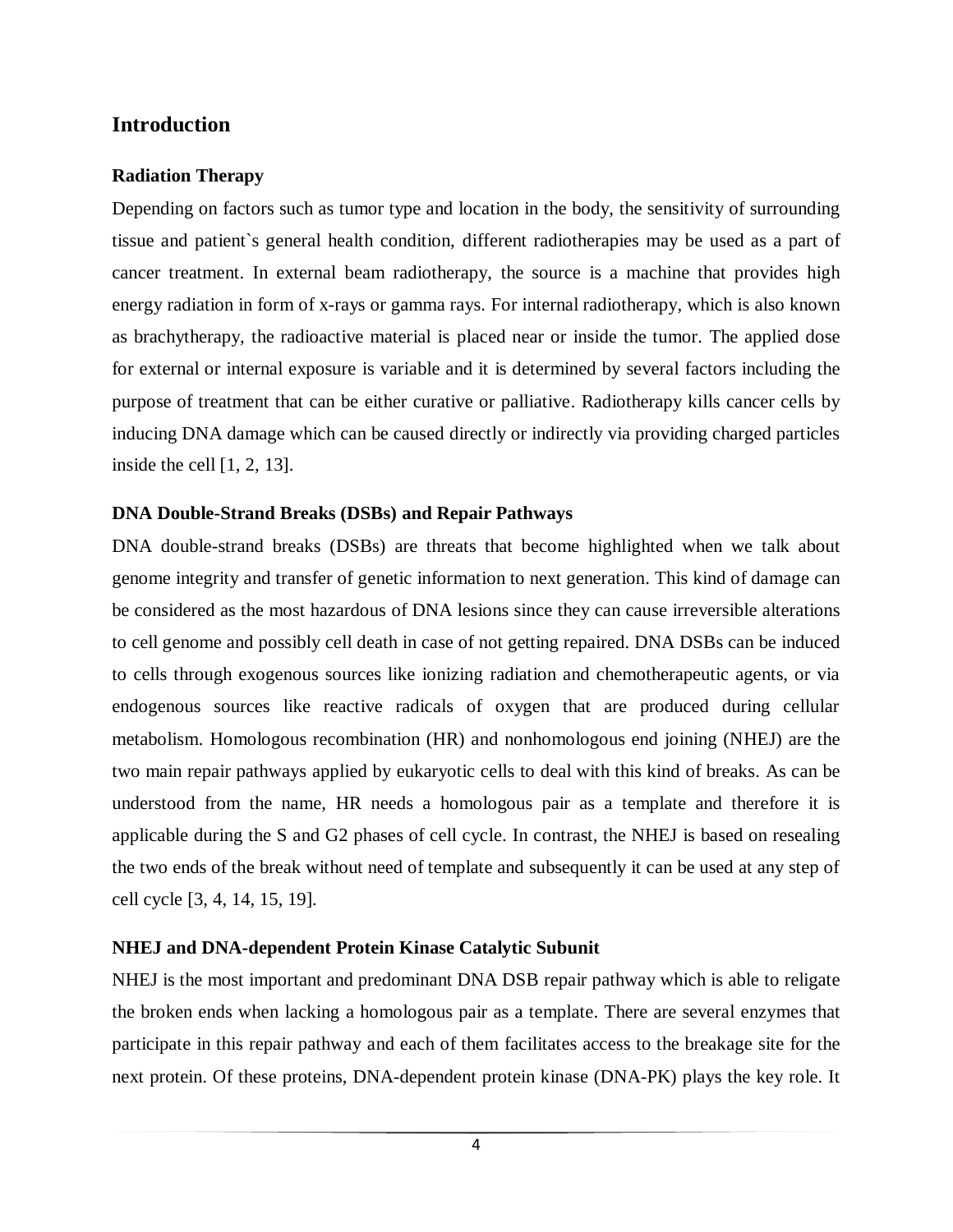consists of two subunits: the heterodimer Ku 70/80 regulatory subunit, which recognizes the broken ends through its high affinity to DNA open ends, and the serine/threonine kinase, which is known as DNA-dependent protein kinase catalytic subunit (DNA-PKcs). The catalytic subunit applies the heterodimer Ku 70/80 as a scaffold to join the breakage site itself and recruit ligase IV and its cofactor XRCC4 to the complex. The lack of homologous template in NHEJ may cause the deletion of a tumor suppressor region, the amplification of a potentially-oncogenic part of the chromosome, or even translocation. All these probable risks can lead to tumorigenesis [3, 4, 14, 15].

#### <span id="page-5-0"></span>**Aim of the Study**

Studies have shown that partial deficiency of DNA-PKcs may contribute to an increased risk of cancer [9, 11, 18]. On the other hand, this partial deficiency may enhance radiosensitivity of tumor cells [10, 16]. This study focuses on the key role of DNA-PKcs and its importance in repair of DNA DSBs while cells are deficient or depleted of this crucial protein, either by knocking-down the related gene with siRNA or by inhibition of DNA-PKcs with inhibitory drugs Nu7026, Nu7441, or NVP-BEZ.

# <span id="page-5-1"></span>**Materials and Methods**

### <span id="page-5-2"></span>**Cell lines and culturing**

Two different cell lines were used in this study. A-431, which is a human epidermoid carcinoma cell type established from the solid tumor of an 85-year-old woman with the epithelial-like, adherent morphology growing in monolayers. Ham's F10 culture medium (BIOCHROM AG) supplemented with 10% fetal bovine serum (FBS), 5 ml penicillin-streptomycin (PEST), and 5 ml L-glutamine (L-glut) was used as complete growth medium. To reach the confluency of 60% to 70%, this cell line was subcultured 1:10 every three days in 25 cm<sup>2</sup> flask containing complete growth medium. HCT 116 is a human colorectal carcinoma with same morphology as A-431. McCoy`s 5A medium (BIOCHROM AG) supplemented with the same amount of FBS, PEST, and L-glut was used as the complete growth medium. It is subcultured 1:3 to 1:8 for 75 cm<sup>2</sup>. Both cell lines were incubated at  $37^{\circ}$ C with 5% CO<sub>2</sub> in air atmosphere.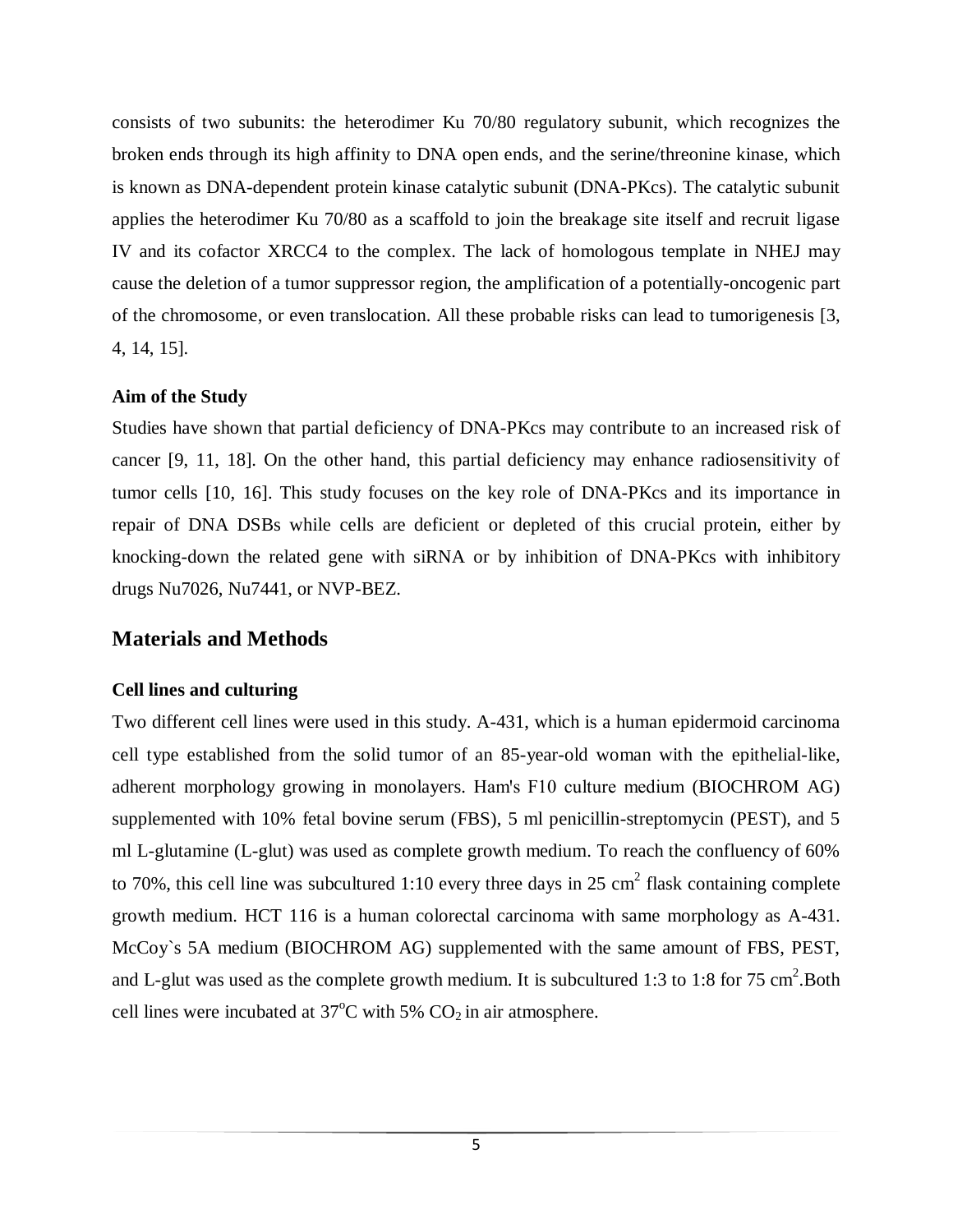#### <span id="page-6-0"></span>**The Kinase Inhibitors**

NU7441 ( $C_{25}H_{19}NO_3S$ ) and NU7026 ( $C_{17}H_{15}NO_3$ ), two highly potent and selective DNA-PK inhibitors, and NVP-BEZ235 ( $C_{30}H_{23}N_5O$ ), a potent dual inhibitor of phosphatidylinositol 3kinase (PI3K) and the mammalian target of rapamycin (mTOR), are drugs that were examined in terms of inhibitory effect on mentioned cell lines. 50 µM were used as final concentration for all drugs.

#### <span id="page-6-1"></span>**Antibodies**

The following antibodies were used in this study: Monoclonal anti-β-actin, 42 kDa (1:10000) (Sigma), Monoclonal antibody to DNA-PKcs  $\sim$  460 kDa (1:1000) (Abcam) as primary antibodies. Anti-rabbit (1:30000) (Invitrogen), anti-mouse (1:10000) (Invitrogen) were used as secondary antibodies.

# <span id="page-6-2"></span>**Irradiation Gamma Source <sup>137</sup>Cs**

Cells were irradiated with  $^{137}Cs$  γ-ray photons (Gammacell 40 Exactor, MDS Nordion, Kanata, Canada) at a dose rate of 0.9948- 1.014 Gy per minute. Due to half-time of the  $137Cs$ , the doserate decreases with time. The exposure time is calculated based on this dose-rate.

#### <span id="page-6-3"></span>**siRNA Transfection**

### *Procedure*

Cells were seeded in antibiotic-free complete medium one day before transfection. All calculations and dilutions to down-regulate the DNA-PKcs gene using Thermo Scientific DharmaFECT Transfection Reagents were done based on instruction from Dharmacon. To have 50 nM final siRNA concentration in each dish, siRNA (target and non-target) was diluted from stock (20 nM) using 5× siRNA buffer (DHARMACON), MQ water, and serum-free medium in tube 1. DharmaFECT transfection reagent was also diluted by serum-free medium in tube 2 to have 2.5 µL per dish final concentration. The content of each tube was gently pipetted and incubated for 5 minutes at room temperature. Then, the contents of tube 1 and tube 2 was mixed by pipetting and incubated for 20 minutes at room temperature. After the intended incubation time, the transfection medium was completed by adding antibiotic-free complete medium. Then, 2 ml per dish was distributed and all dishes were incubated at  $37^{\circ}$ C with 5% CO<sub>2</sub> for 48-96 hours.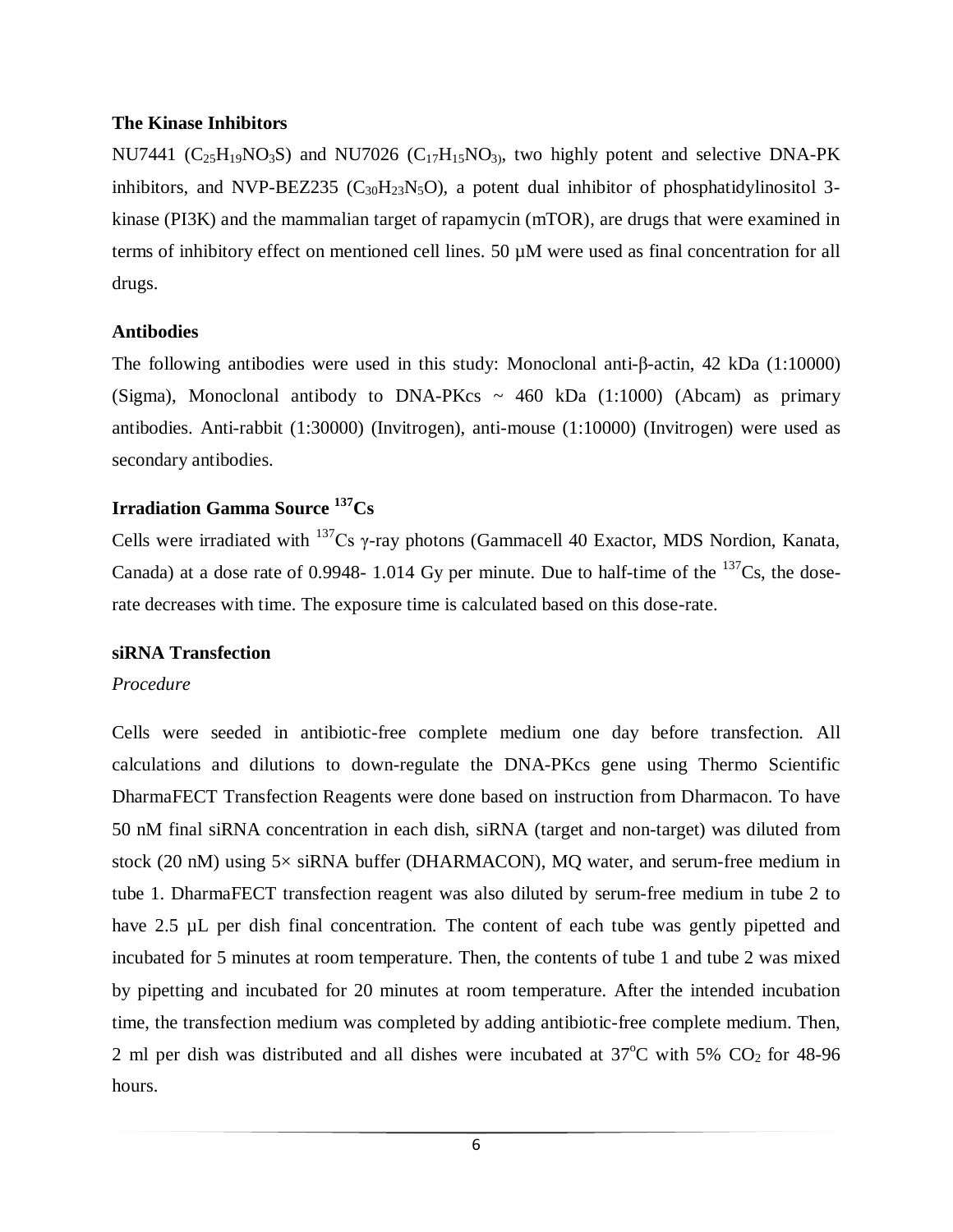# <span id="page-7-0"></span>**Double-Strand Breaks (DSBs) Analysis with Pulsed-Field Gel Electrophoresis (PFGE)**

*Background*

To improve the ordinary technique of DNA separation, which has size limit up to  $\sim$  50 kbp, pulsed field gel electrophoresis was developed by Schwartz and Cantor in 1984 [5]. The procedure is almost the same as standard gel electrophoresis except for the periodically-changed electric field direction which is applied to the gel and enables large DNA molecules up to 10 Mbp to migrate through the agarose gel matrix based on their size [6]. The following program consisting of five phases was run for 45 hours and 40 min with 56 V in this study.

3 h with 10-minutes pulses,

5:20 h with 20-minutes pulses,

8 h with 30-minutes pulses,

9:20 h with 40-minutes pulses, and finally

### 20 h with 60-minutes pulses

In order to protect large DNA fragments from being severed easily in this technique, cells are fixed in plug form by using fluid agarose after treatment. Consequently, these agarose plugs are treated by two-step lysis procedure to produce naked DNA and loaded to distinct wells in a gel matrix. Step 1: ESP buffer, a conventional lysis buffer (for 1 ml ESP buffer per plug: 15 ml 0.5 M EDTA + 4 ml 2% N-lauroylsarcosine ("SIGMA) + 1 ml of 1 mg/ml proteinase K (ROCHE), pH 8.0). Step 2: HS-buffer, a high-salt buffer (1.85 M NaCl + 0.15 M KCL + 5 mM MgCl<sub>2</sub> + 2 mM EDTA  $+$  4 mM Tris  $+$  0.5% Triton X-100, pH 7.5). The pulsed-field gel electrophoresis can be used to study the induced DNA double-strand breaks and their repair in eukaryotes. One of the DNA bases was labelled by a radioactive probe which was added to the growth medium and cells were incubated in it for two doubling times. The amount of radiation is measured by a radiation detector, scintillation counter, as counts per minutes (CPM) and the DSBs repair is quantified by following formula which is referred to as the fraction of activity that is released from total DNA in plug (FAR) [7].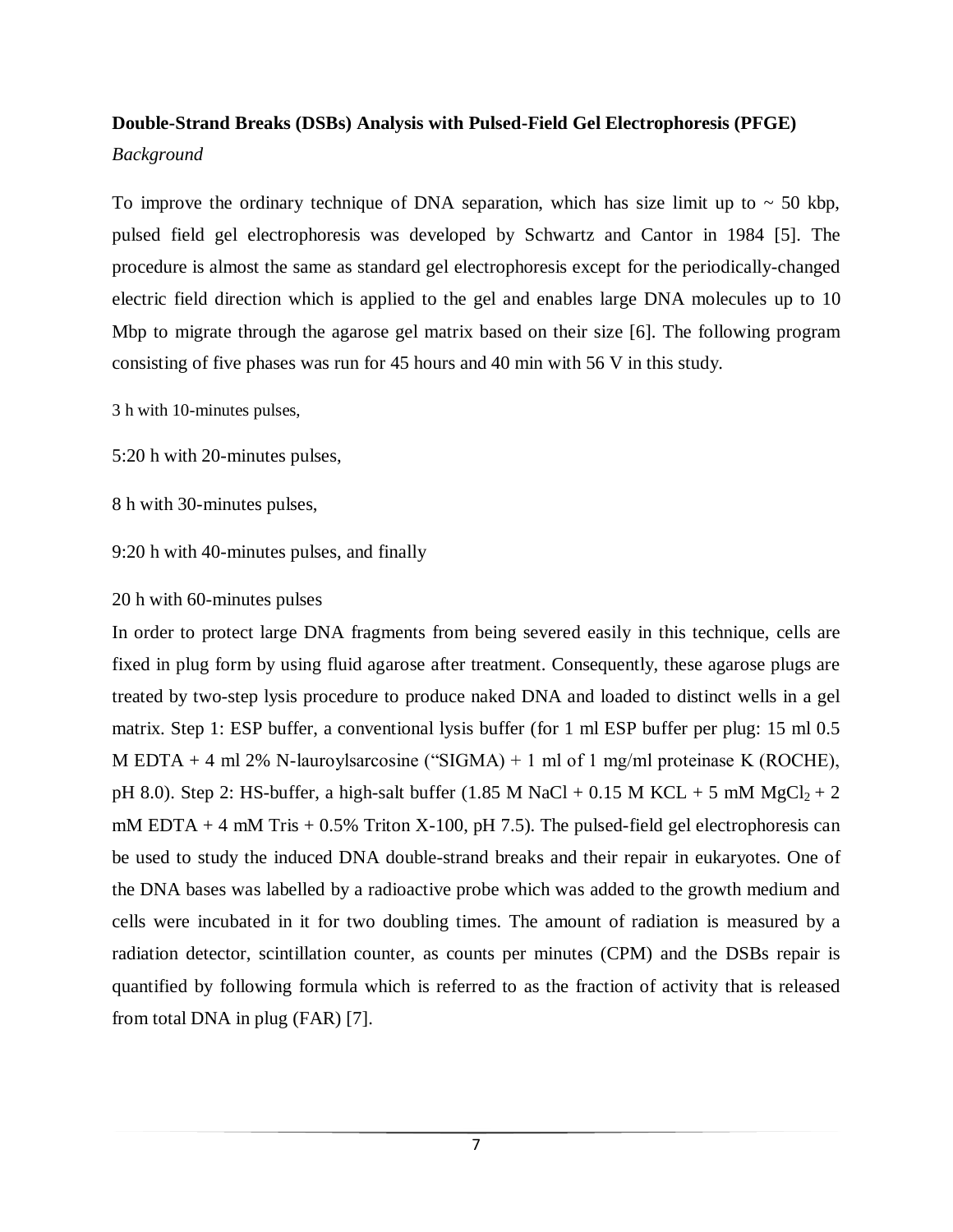CPM of radioactivity of the gel piece with  $DNA < 5.7$  Mbp in the lane

 $FAR =$ 

#### CPM of total radioactivity in the lane

#### *Procedure*

To analyze DNA DSBs repair in desired cell line with PFGE,  $5 \times 10^4 - 10 \times 10^4$  of HCT116 cells or  $\geq 10 \times 10^4$  A431 cells, labelled with 2kBq/ml thymidine [methyl-  $^{14}$ C] (PERKINELMER), were seeded in dishes that were categorized in three groups as control, target siRNA plus inhibitory drug, and nontarget siRNA plus inhibitory drug. Each group included four dishes with 0 min, 15 min, 1 hour, and 4 hours repair time (table 1).

#### **Table1.** The schema of PFGE experiment

| Repair time and content of each dish |                      |                       |  |  |
|--------------------------------------|----------------------|-----------------------|--|--|
| $0$ -min/CTR                         | 0-min/DrugTarget     | 0-min/DrugNontarget   |  |  |
| 15-min/CTR                           | 15-min/DrugTarget    | 15-min/DrugNontarget  |  |  |
| 60-min/CTR                           | $60$ -min/DrugTarget | 60-min/DrugNontarget  |  |  |
| 240-min/CTR                          | 240-min/DrugTarget   | 240-min/DrugNontarget |  |  |

Cells were incubated with <sup>14</sup>C at 37<sup>o</sup>C with 5% CO<sub>2</sub> for two doubling times, about 80-100 hours. The day after seeding, transfection medium was added and all dishes were incubated at  $37^{\circ}$ C with 5%  $CO<sub>2</sub>$  for 48-96 hours. After the intended incubation time, the dishes except controls were incubated with drug (50  $\mu$ M/ 2ml) for one hour before irradiation by 40 Gy. The <sup>14</sup>C-free drug solution was warmed-up for 1 hour before adding to cells at  $37^{\circ}$ C with 5% CO<sub>2</sub>. After 1 hour incubation with drug, dishes with variable repair time (15 min, 1 hour, and 4 hours) were kept on ice before irradiation, 20-25 min for A431 and 10 min for HCT116. Meanwhile, the agarose plugs for CTR and 0-min were prepared. The medium was discarded and cells dish were washed with room temperature PBS, and then, incubated with trypsin at 37<sup>°</sup>C heater to be detached. The trypsinization time must be included in repair time; therefore for example, plug-making for 15 min dishes was started after 10 min incubation with trypsin. After cell detachment, 1.2 % agarose (LONZA) warmed-up at 37◦C was added and resuspended. To make 2 plugs in each casting form, one as CTR and the other as 0-time, 90 µl of the mixture was added in each well and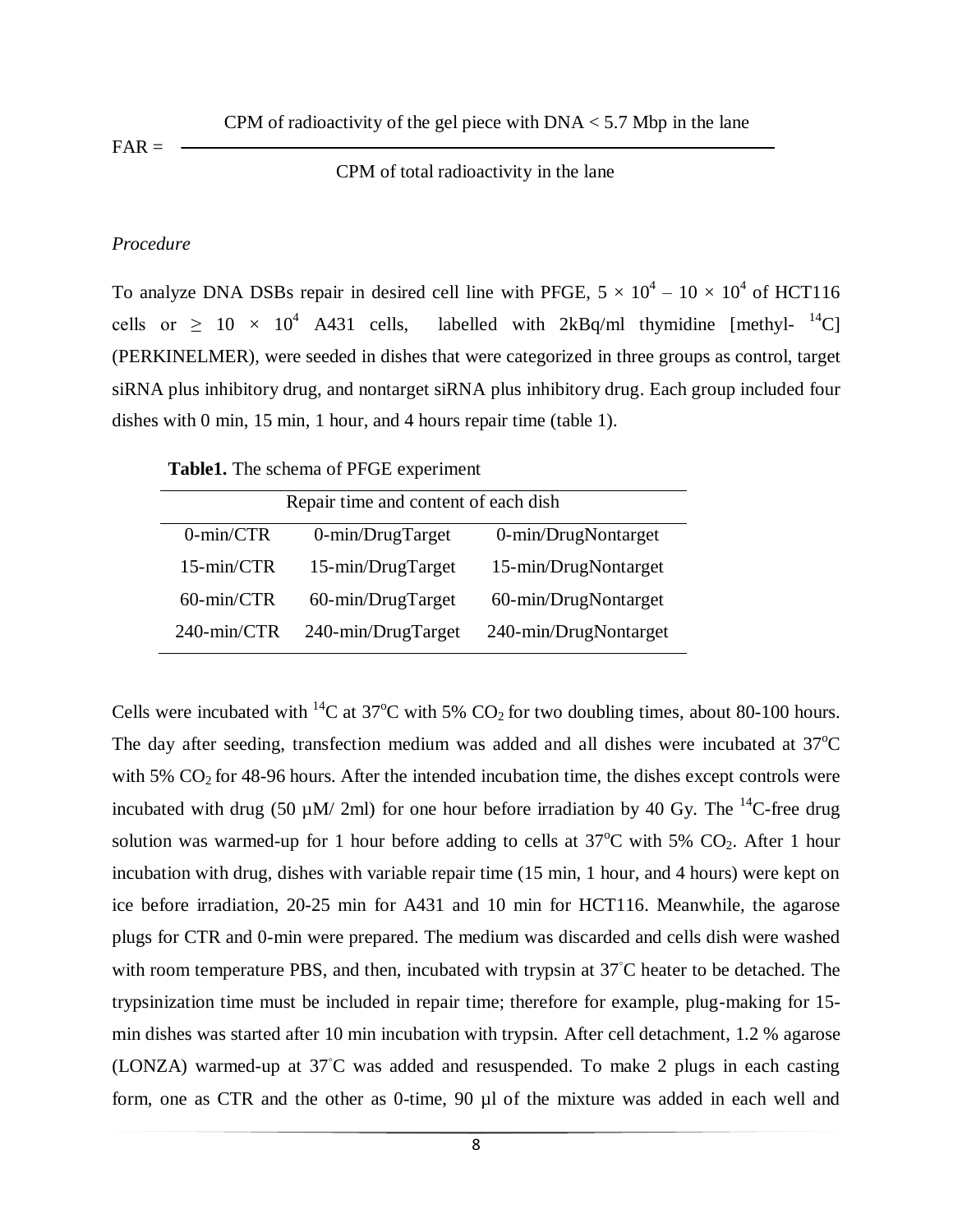incubated at 4◦C for 20 min. while these plugs were solidified, the rest dishes were irradiated with 40 Gy on ice. After 20 min, 0-min (no repair) plug was transferred to serum-free containing dish on ice to be irradiated, and CTR plug to tube containing ESP buffer. For dishes that were allowed to be repaired, plugs were prepared with same procedure after the intended repair time. The medium for 1 hour and 4 hours dishes was replaced with the warmed-up drug-containing medium to start repair right after irradiation. On following day, the ESP buffer was replaced by 2 ml per plug HS-buffer and plugs were incubated at 4<sup>°</sup>C for 10-20 hours. Due to low concentration of EDTA in this step, it should not extend over 25 hours. It`s possible to change it to 0.5 M EDTA and store in fridge for weeks. After the intended incubation time, the HS-buffer was removed and plugs were washed in 0.1 M EDTA (1 ml per plug) twice for one hour and in  $0.5\times$  TBE (1 ml per plug) once for one hour before loading in PFGE gel. The *Schizosaccharomyces pombe* genomic DNA, consisted of three chromosomes that were used as size markers, was also kept in  $0.5 \times$  TBE for 1 hour at the same time as the plugs. Then all were loaded in agarose gel wells which was casted by 1.44 g agarose powder (Seakem Gold) dissolved in 180 ml 0.5x TBE-buffer. Wells were sealed with fluid agarose and the gel tray was kept in the PFGE machine containing running buffer to be equilibrated for 30-60 minutes prior to run. Then the program consisting of the five mentioned phases was run for 45 hours and 40 min with 56 V. When the program was finished, the gel was taken out and transferred to a staining-bath containing 50 µl sybersafe (INVITROGEN) in 500 ml distilled water over night. Subsequently, it was de-stained by rinsing in distilled water twice for reduction of background fluorescence and cut on a trans-illuminator table using UV light (302 nm). Each lane was divided into two pieces according to the DNA size marker, the first piece included the plug and the DNA molecules larger than 5.75 Mbp (smaller piece), and the second one included all DNA shorter than 5.75 Mbp (larger piece). Two pieces of sample-free gel were also removed as background. All pieces were placed in separate scintillation vials and 1 ml HCl, 0.2 M, was added to all vials and 2.5 ml distilled water was just added to those vials containing smaller piece (> 5.75 Mbp ) to provide same volume in all. The caps of vials were closed and all were heated at  $+95^{\circ}$  C for 1-2 hours. The samples were cooled down over-night. On following day, 5 ml of scintillation fluid was added and all vials were vortexed one by one. After a couple of resting hours, the vials were put in the scintillation counter to measure the amount of  ${}^{14}C$  in gel segments and the data was quantified by the FAR formula which explained in background part.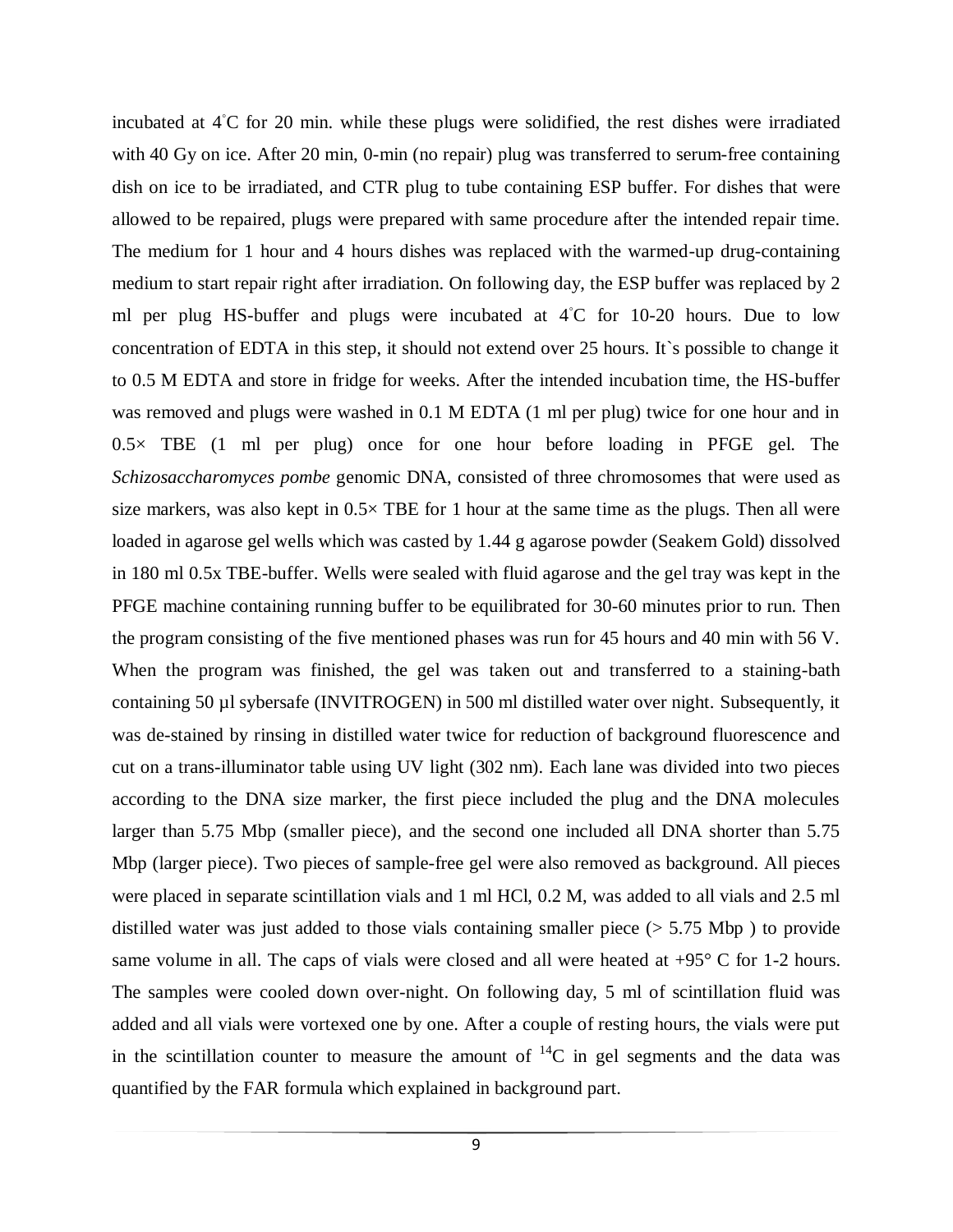#### <span id="page-10-0"></span>**Western Blot**

#### *Procedure*

Western blot according to the schema in table 2 was performed on cells that were seeded and treated in the same way as the dishes in pulsed-field gel electrophoresis experiment

**Table 2.** The schema of western blot experiment

| Content of each dish and irradiation dose |                     |                        |  |
|-------------------------------------------|---------------------|------------------------|--|
| CTR <sup></sup>                           | Drug/Target         | Drug/Nontarget         |  |
| $CTR_{4Gy}$                               | $Drug/Target_{4Gv}$ | $Drug/Nontarget_{4Gv}$ |  |

To prepare lysate after intended treatments, all dishes were rinsed with ice-cold PBS once and incubated with lysis buffer (1% Tween-20, 20mM Tris (pH 8.0), 137 mM NaCl, 10% Glycerol, 2mM EDTA, 1mM activated sodium orthovanadate at  $95^{\circ}C$  (Na<sub>3</sub>VO<sub>4</sub>), Protease inhibitor) on ice for at least 10 min while shaking slowly on a shaker. Then the lysate were transferred to premarked eppendorf tubes on ice and centrifuged 15 min at 15000 rpm  $(+4^{\circ}C)$ . The supernatants were transferred to new pre-marked eppendorf tubes on ice and stored in freezer. To run electrophoresis with NuPAGE Novex Tris-Acetate Mini Gels, lysate were thawed on ice and NuPAGE LDS Sample Buffer  $4\times$  (Invitrogen) was warmed-up at 70<sup>°</sup>C to dissolve better. Then 20 µl of lysate was mixed with 10 µl of NuPAGE LDS Sample Buffer  $(4\times)$  in separate eppendorf tubes and warmed-up at 70◦C for 10 min. Then, 10 µl of Himark Pre-Stained ladder (Invitrogen) and 10 µl of each sample were loaded in separate wells of NuPAGE 3-8% Tris-Acetate gel (Invitrogen) and the gel was run at 150 V for about 1 hour. To do immunoblot, proteins were transferred to transfer membrane (Millipore) using cold transfer buffer (100 ml  $10\times$ electrophoresis buffer  $(RT) + 200$  ml MeOH  $(RT) + 700$  ml dH<sub>2</sub>O) and through running wet transfer at 20 V over-night. The day after, membrane was blocked in blocking solution (1.5 g bovine serum albumin (BSA)  $(=5\%, +4\degree C)$  (Sigma-Aldrich) + 30 ml PBS-Tween 20 (RT)) for 1 hour and then incubated with primary antibody for 1-2 hours in room temperature on a shaker. After three times washing with PBS-Tween 20, each for 5 min, the membrane was incubated with a secondary antibody just for 1 hour in room temperature. After three times wash in PBS-Tween 20, each for 5 min, the membrane was incubated in chemi-luminescent solution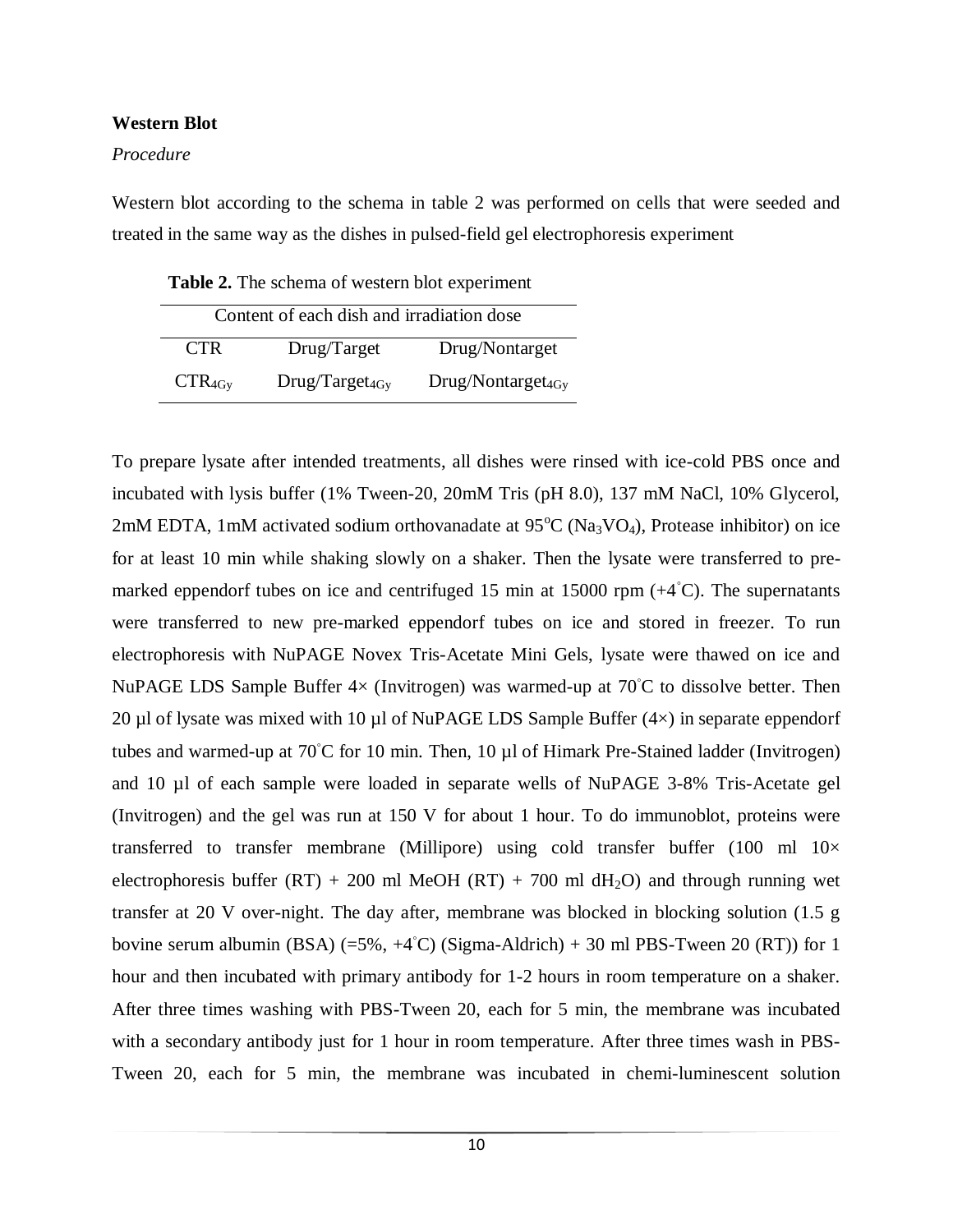(Millipore) for 1 min and bands were visualized in a CCD camera (Super CCD HR, Fujifilm, Japan).

#### <span id="page-11-0"></span>**Clonogenic Assay**

#### *Background*

Clonogenic assay is a method which examines the ability of every single cell to form a colony, consisting of at least 50 cells after special types of treatment, mostly ionizing radiation. Although it is mainly an in vitro assay, it has also been tested in vivo in several studies that provided very clear information of sensitivity of cells in normal tissues to radiation or chemotherapeutic drugs. In general, there are two main procedures to run this assay; the one that is used to quick screen the result of treatment, in which the cells are plated in proper dilution series for a couple of hours and then be treated. In the other option, treatment is performed before plating the cells in dilution series. In both techniques, cell suspension in stock is diluted so the number of cells per ml is about the same as the number of cells that shall be grown at the actual dose. After the intended period, the colonies are fixed, stained, and counted to determine the plating efficiency (PE), which is got from cells that were not exposed to any kind of treatment, and the surviving fraction (SF), which is the estimation of survival for cells after treatment and calculated by following formula [8].

$$
PE = \frac{\text{no.of colonies formed}}{\text{no.of cells seeded}} \times 100 \%
$$
  
SF = 
$$
\frac{\text{no.of colonies formed after treatment}}{\text{no.of cells seeded} \times PE}
$$

#### *Procedure*

After removing the medium from A431 donor culture, cells were incubated with 0.5 ml trypsin-EDTA for 5-15 min at 37◦C to be detached from the stock culture. Then, 10 ml complete medium was added to stop trypsinization and have a single-cell suspension and the number of cells was determined by a cell counter. Afterwards, dilution series were prepared and certain amounts of cells were plated in 25 cm<sup>2</sup> culture flasks. All samples were incubated at 37<sup>o</sup>C with 5% CO<sub>2</sub> and humidified air for 2 hours to attach to the flask and then irradiated by 1, 2, and 3 Gy using a  $137Cs$  gamma source. After 9 days, when colonies consisting of at least 50 cells were formed,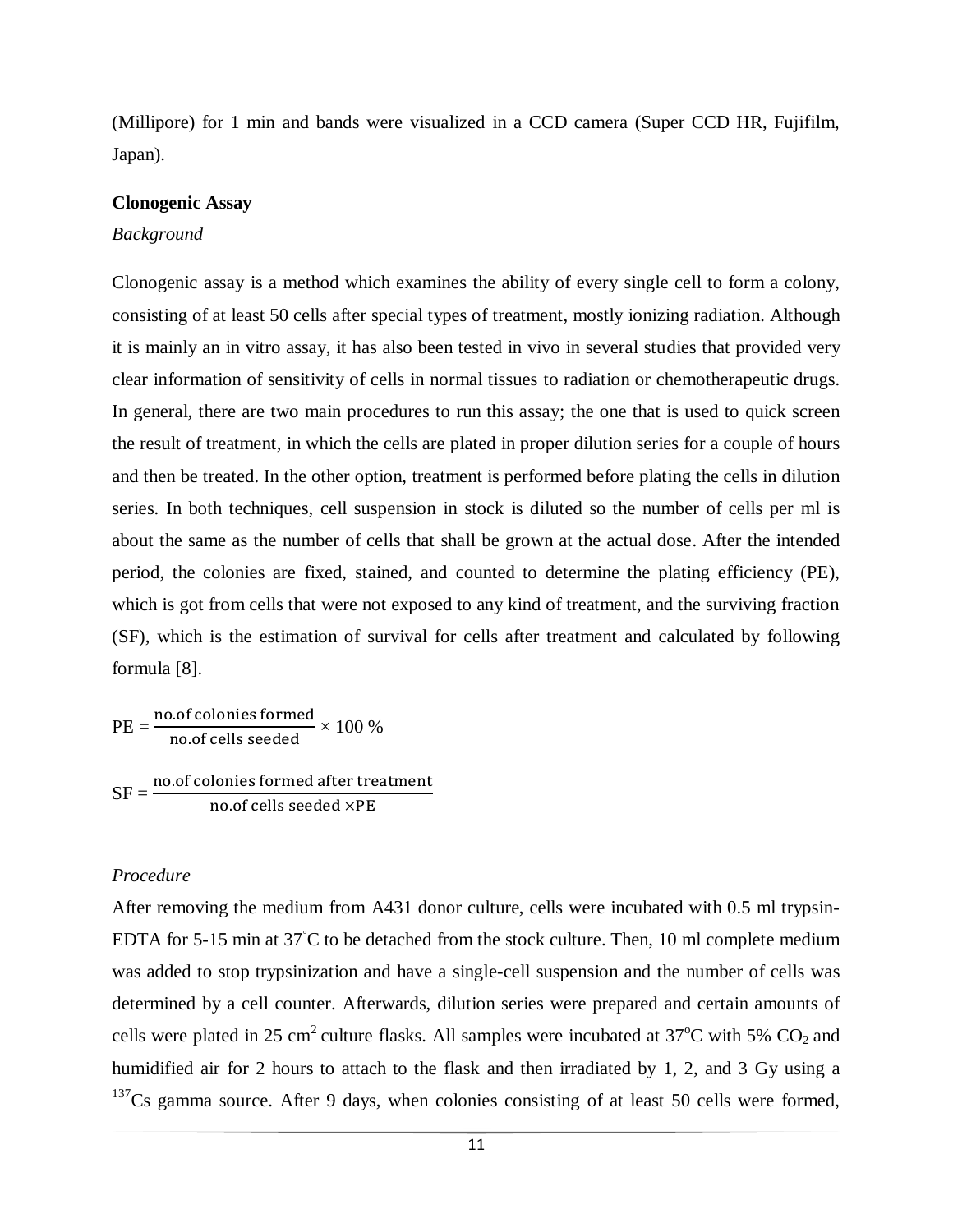cells were fixed by removing media, a onetime wash with PBS, and incubation with 99.5 % ethanol in room temperature. Cells were stained with Mayer`s Haematoxylin (Histolab) for 15- 20 min. It was followed by removing the stain and rinsing flasks in distilled water. To calculate the platting efficiency and survival fraction, colonies were counted manually and the quantified data were plotted.

# <span id="page-12-0"></span>**Results**

#### <span id="page-12-1"></span>**DNA Repair Analysis by PFGE in Cells Treated by DNA-PKcs Inhibitors**

To study the ability of the cells to repair DNA double-strand breaks (DSBs) while they are depleted or deficient of key protein DNA protein kinase catalytic subunit (DNA-PKcs) due to treatment with cancer drugs NU7026 and NU7441, as specific DNA-PKcs inhibitors, and NVP-BEZ235, as dual inhibitor, DNA repair analysis by PFGE was done. HCT116 and A431 were treated with inhibitory drugs 1 hour before irradiation by 40 Gy and the final results were illustrated as it can be seen in Figure 2 for HCT116 and figure 4 for A431. The related agarose gel image of HCT116 cells after treatment with NU7026, NU7441, and NVP-BEZ235 drugs can be seen in figure 1. Figure 3 shows the agarose gel image of A431 after treatment with NU7026 and NU7441 drugs. The content of each lane has been explained below gel images.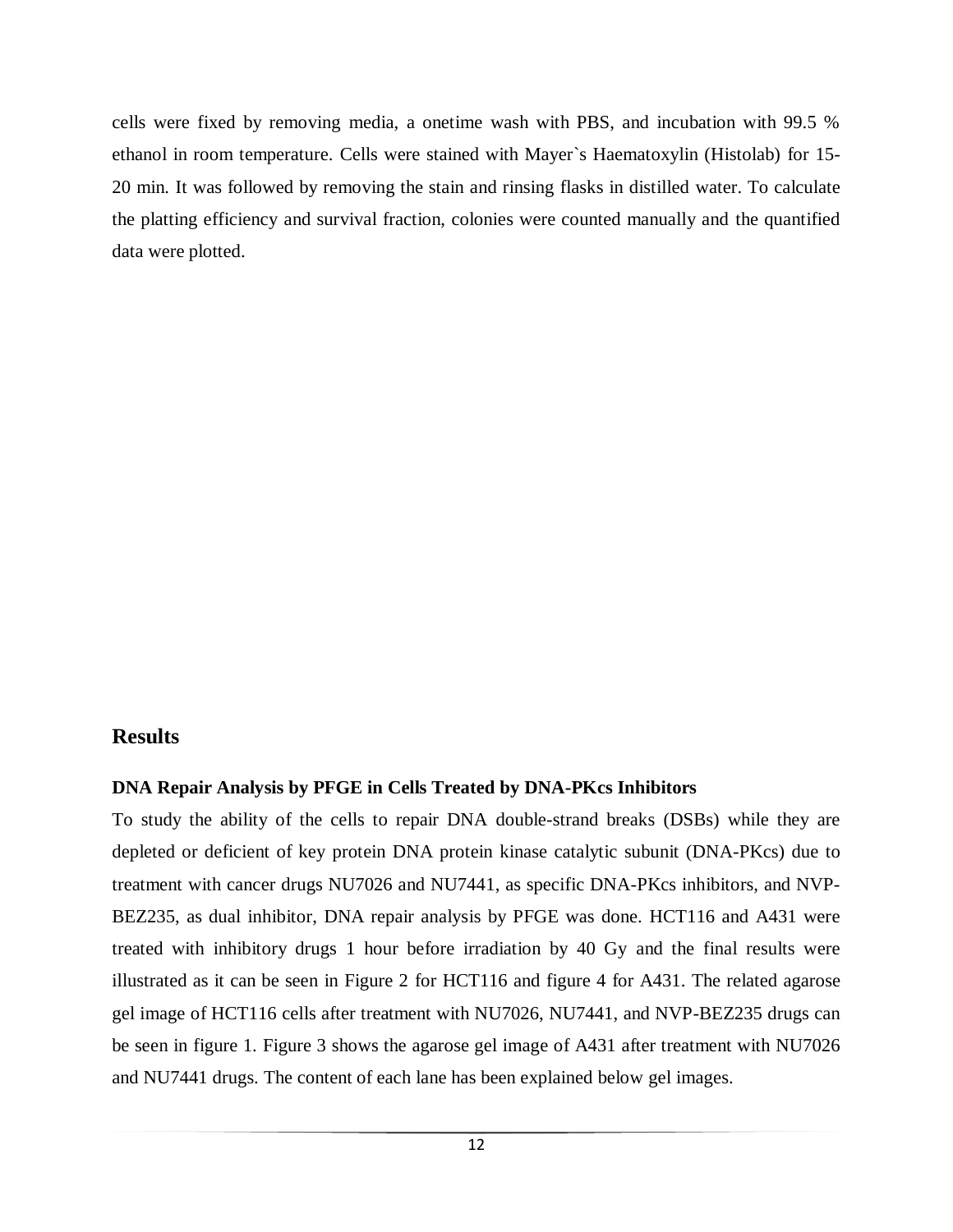



**Figure 1:** Agarose gel for HCT116 stained with SYBR safe DNA gel stain (50 µl in 500 ml distilled water). The lanes marked as M show *S. Pombe* chromosomal DNAs used as ladder with approximate sizes of 5.7, 4.6, and 3.5 megabases from bottom to top respectively. The content of each lane at the left side: lane 1, control; lane 2, control NU7026; lane 3, control NU7441; lane 4, control NVP-BEZ235; lane 5, irradiated control, no repair; lane 6, irradiated NU7026, no repair; lane 7, irradiated NU7441, no repair; lane 8, irradiated NVP-BEZ235, no repair; lane 9, irradiated control, 15 min repair; lane 10, irradiated NU7026, 15 min repair. The content of each lane at the right side: lane 1, irradiated NU7441, 15 min repair; lane 2, irradiated NVP-BEZ235, 15 min repair; lane 3, irradiated control, 1 h repair; lane 4, irradiated NU7026, 1 h repair; lane 5, irradiated NU7441, 1 h repair; lane 6, irradiated NVP-BEZ235, 1 h repair; lane 7, irradiated control, 4 h repair; lane 8, irradiated NU7026, 4 h repair; lane 9, irradiated NU7441, 4 h repair; lane 10, irradiated NVP-BEZ235, 4 h repair.



**Figure 2:** The fraction of activity that is released from total DNA in plugs containing HCT116 cells (FAR). Cells were treated by inhibitory drugs Nu7026, Nu7441, and NVP-BEZ (50 µM) 1 hour before irradiation by 40 Gy and FAR was calculated at no repair, 15 min, 1 h and 4 h repair. This data is related to agarose gel image in figure 1.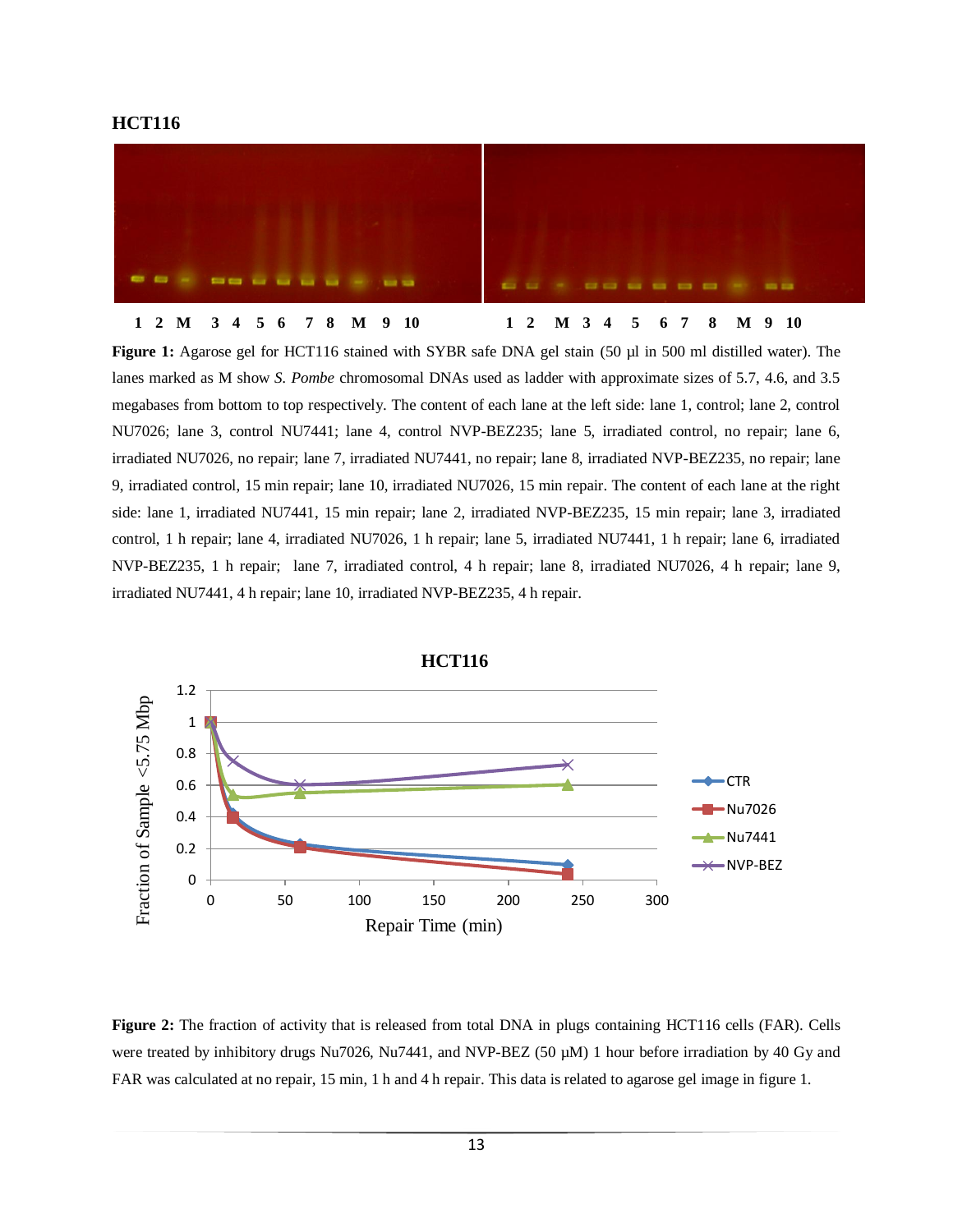

**Figure 3:** Agarose gel for A431 stained with SYBR safe DNA gel stain (50 µl in 500 ml distilled water). The lanes marked as M show *S. Pombe* chromosomal DNAs used as ladder with approximate sizes of 5.7, 4.6, and 3.5 megabases from bottom to top. The content of each lane at the left side: lane 1, control; lane 2, control NU7026; lane 3, control NU7441; lane 4, irradiated control, no repair; lane 5, irradiated NU7026, no repair; lane 6, irradiated NU7441, no repair; lane 7, irradiated control, 15 min repair; lane 8, irradiated NU7026, 15 min repair. The content of each lane at the right side: lane 1, irradiated NU7441, 15 min repair; lane 2, irradiated control, 1 h repair; lane 3, irradiated NU7026, 1 h repair; lane 4, irradiated NU7441, 1 h repair; lane 5, irradiated control, 4 h repair; lane 6, irradiated NU7026, 4 h repair; lane 7, irradiated NU7441, 4 h repair.



**Figure 4:** The fraction of activity that is released from total DNA in plugs containing A431 cells (FAR). Cells were treated by inhibitory drugs Nu7026 and Nu7441 (50 µM) 1 hour before irradiation by 40 Gy and FAR was calculated at no repair, 15 min, 1 h and 4 h repair. This data is related to agarose gel image in figure 3.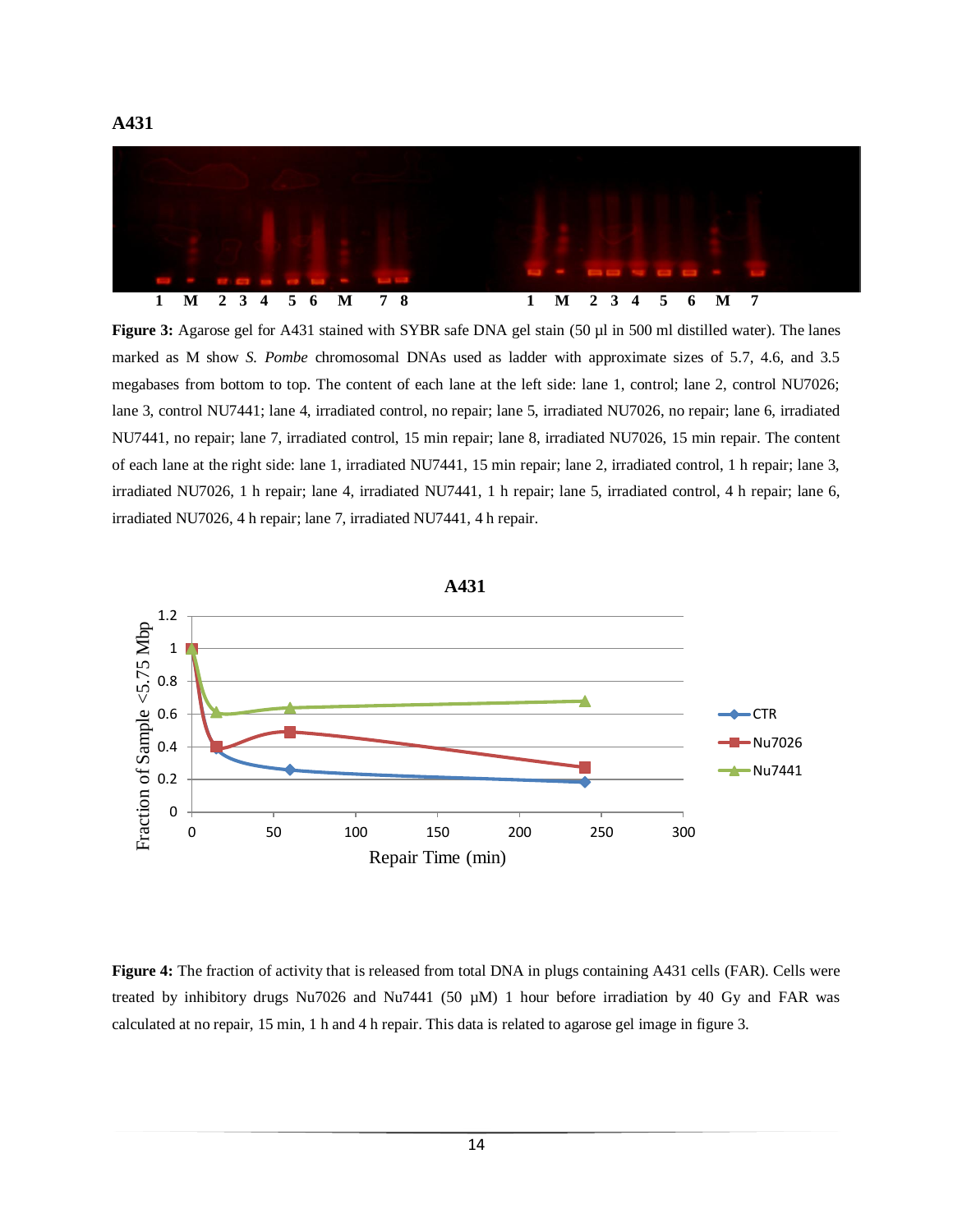The agarose gel image in figure1 and plotted data in figure 2 show that the amount of unrepaired double-strand breaks, induced by 40 Gy irradiation in HCT116 cells, is much higher in cells that have been treated with the NU7441 and NVP-BEZ235 drugs than control samples, even after 4 hours of repair. Referring to agarose gel image 3 and plotted data in figure 4, the same result was seen for A431 cells that were treated by NU7441 compared to control and those that have been treated by NU7026. Based on these results, NU7441 was chosen for further studies on both cell lines and were accompanied with transfection of DNA-PKcs by small interfering RNA (siRNA) to induce higher depletion and deficiency of this key protein in cells.

# <span id="page-15-0"></span>**DNA Repair Analysis by PFGE in Cells Treated by Both Specific DNA-PKcs Inhibitor and siRNA Transfection Reagents**

Based on the results in figures 2 and 4, the NU7441 was chosen for further studies on both cell lines. The same PFGE experiments were run accompanied with transfection of DNA-PKcs by siRNA to induce a high level of deficiency in both HCT116 and A431 cells and examine their ability to repair. Therefore cells were treated by siRNA transfection reagents one day after seeding when they reached the confluency of  $\sim$  70 %. After 48 hours, they were also treated with warmed-up drug, 1 hour before irradiation by 40 Gy. Then they were analyzed by PFGE and the quantified data was plotted in figure 5 for HCT116 and figure 6 for A431.



**Figure 5:** The fraction of activity that is released from total DNA in plugs containing HCT116 cells (FAR). Cells were treated by siRNA one day after seeding and by NU7441 (50 µM) 1h before irradiation by 40 Gy. FAR was calculated at no repair, 15 min, 1 h and 4 h repair.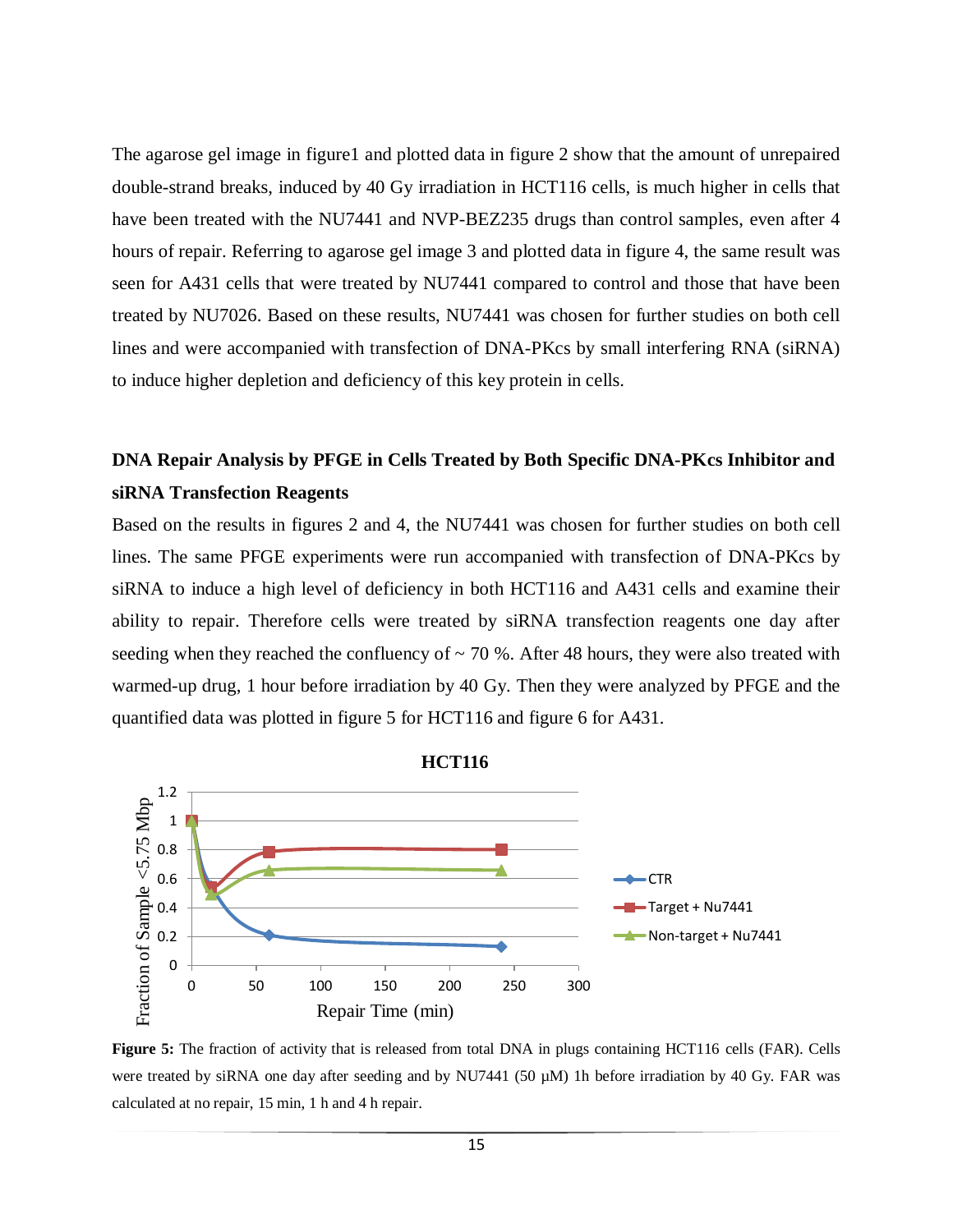

**Figure 6:** The fraction of activity that is released from total DNA in plugs containing A431 cells (FAR). Cells were treated by siRNA one day after seeding and by NU7441 (50 µM) 1h before irradiation by 40 Gy. FAR was calculated at no repair, 15 min, 1 h and 4 h repair.

#### <span id="page-16-0"></span>**Examination of DNA-PKcs Protein Level by Western Blot after Transfection with siRNA**

To see whether the transfection of DNA-PKcs has been done properly or not, a western blot experiment according to the scheme in table 2 was done. All dishes were treated in the same way as PFGE. Dishes with NU7441 and irradiation were treated with drug 1 hour before irradiation with 4 Gy, and then be incubated at humidified  $37^{\circ}$ C with 5 % CO<sub>2</sub>. At the same time, drug was added to rest dishes with no irradiation and all were incubated at same condition for 1 hour before lysate preparation. The results were as follows:

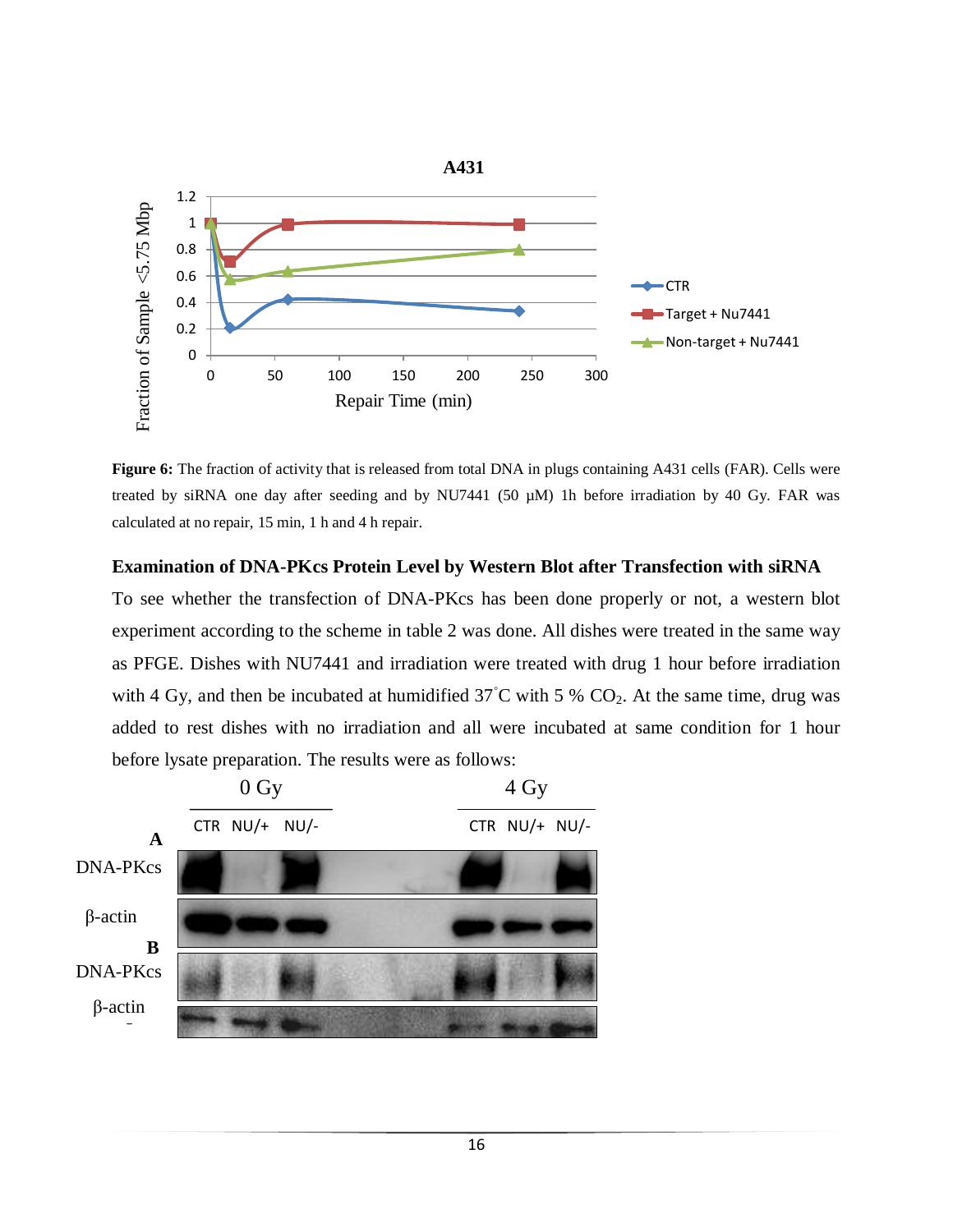**7:** (A, left) HCT116 cells treated with NU7441 (50 µM, 60 min) and siRNA against DNA-PKcs (NU/+) or with NU7441 and nonsilencing siRNA as control (NU/-). (A, right) HCT116 cells were irradiated by 4 Gy following the same pretreatment as part (A, left). (B) A431 cells with same treatment as part (A).

As can be seen in figure 7, DNA-PKcs transfection using silencing siRNA was done properly in both HCT116 and A431 cells.

#### <span id="page-17-0"></span>**Determination of Radiosensitivity in Cancer Cells by Clonogenic Assay**

To determine the radiosensitivity of A431 cells and their ability to form a colony after irradiation, cells were seeded in 25 cm<sup>2</sup> flasks in triplicates for each radiation dose 1, 2, and 3 Gy and irradiated after 2 hour incubation at humidified  $37^{\circ}$ C with 5 % CO<sub>2</sub>. The number of colonies was counted 9 days later and the quantified result was plotted as in figure 8.



**Figure 8:** Clonogenic survival fraction for three different doses  $(1, 2, and 3 Gy)$  for A431 cells. Cells were seeded in triplicate for each radiation dose and irradiated 2 h after. Colonies were counted after 9 days.

As can be seen in figure 8, the survival fraction for A431 cells was decreased by induction of higher radiation dose. In this experiment, the survival fraction decreased to 40% at a dose 3 Gy which is  $\sim$  30 % less compared to control.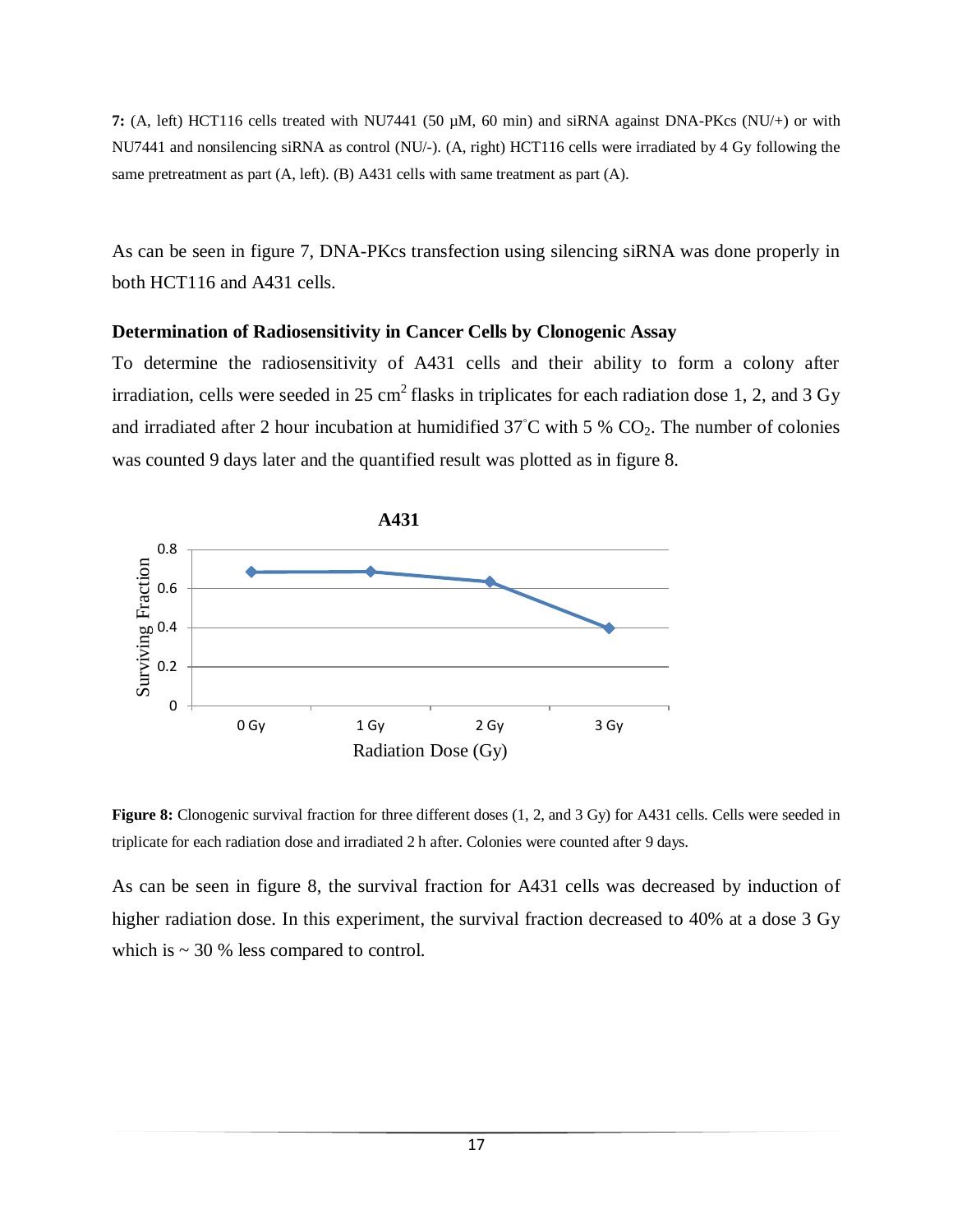#### <span id="page-18-0"></span>**Discussion**

The phosphatidylinositol 3-kinase-related kinases (PIKKs) are a family of proteins, three members of which have critical role in response to different DNA damage; ataxia-telangiectasia mutated (ATM), ataxia- and Rad3-related (ATR), and DNA-dependent protein kinase catalytic subunit (DNA-PKcs). DNA-PKcs plays a key role in NHEJ repair pathway in response to DNA DSBs, either induced by endogenous sources like reactive oxygen radicals produced by the cellular metabolism or by exogenous sources like IR [3, 4, 16]. The Ser2056 and Thr2609 are two well-known residues of DNA-PKcs that are phosphorylated as a response to DNA damage, either by DNA-PKcs itself or by other proteins like ATM and ATR. In response to IR-induced DSBs, DNA-PKcs is activated by autophosphorylation of Ser2056 and ATM-mediated phosphorylation of Thr2609 [9, 16]. This study demonstrates that the ability of DNA-PKcsdeficient cells to repair IR-induced DSBs decreases, which in turn can improve the effect of radiotherapy in tumor cells with low DNA-PKcs expression. The deficiency of DNA-PKcs in this study was induced by either DNA-PKcs inhibitors or siRNA transfection. Both cell lines, HCT116 cells after treatment with DNA-PKcs specific inhibitor, NU7441, and NVP-BEZ235, dual inhibitor of PI3K and mTOR, and A431 after treatment with NU7441, showed considerable decrease in ability of DSBs repair compared to control (Fig. 2 and 4). The effect of DNA-PKcs inhibition by these drugs in increase of radiosensitivity of human cancer cells has also been demonstrated with similar studies [12, 17, 18, 20]. The reduction of DSBs repair ability became more significant when the siRNA transfection was also added to the experiment to reduce the DNA-PKcs level to higher extent (Fig. 5 and 6). The importance of DNA-PKcs level in DSBs repair has also been shown in another study in which various levels of this protein were produced by use of siRNA knock-down in human lymphoblastoid cells [10]. Beside the function of DNA-PKcs in DSBs repair, reports have shown that this protein is also vital to operate a properlyregulated mitosis cell cycle through the formation of normal spindle apparatus. Cells with depleted DNA-PKcs form abnormal spindles which lead to misalignment of chromosomes and consequently chromosomal instability, the hallmark of cancer cells, and it finally leads to mitotic catastrophe in cells with DNA damage [9, 11]. These results show that, although DNA-PKcs deficiency increases the risk of cancer, it can also be used to enhance the radiosensitivity in tumor cells.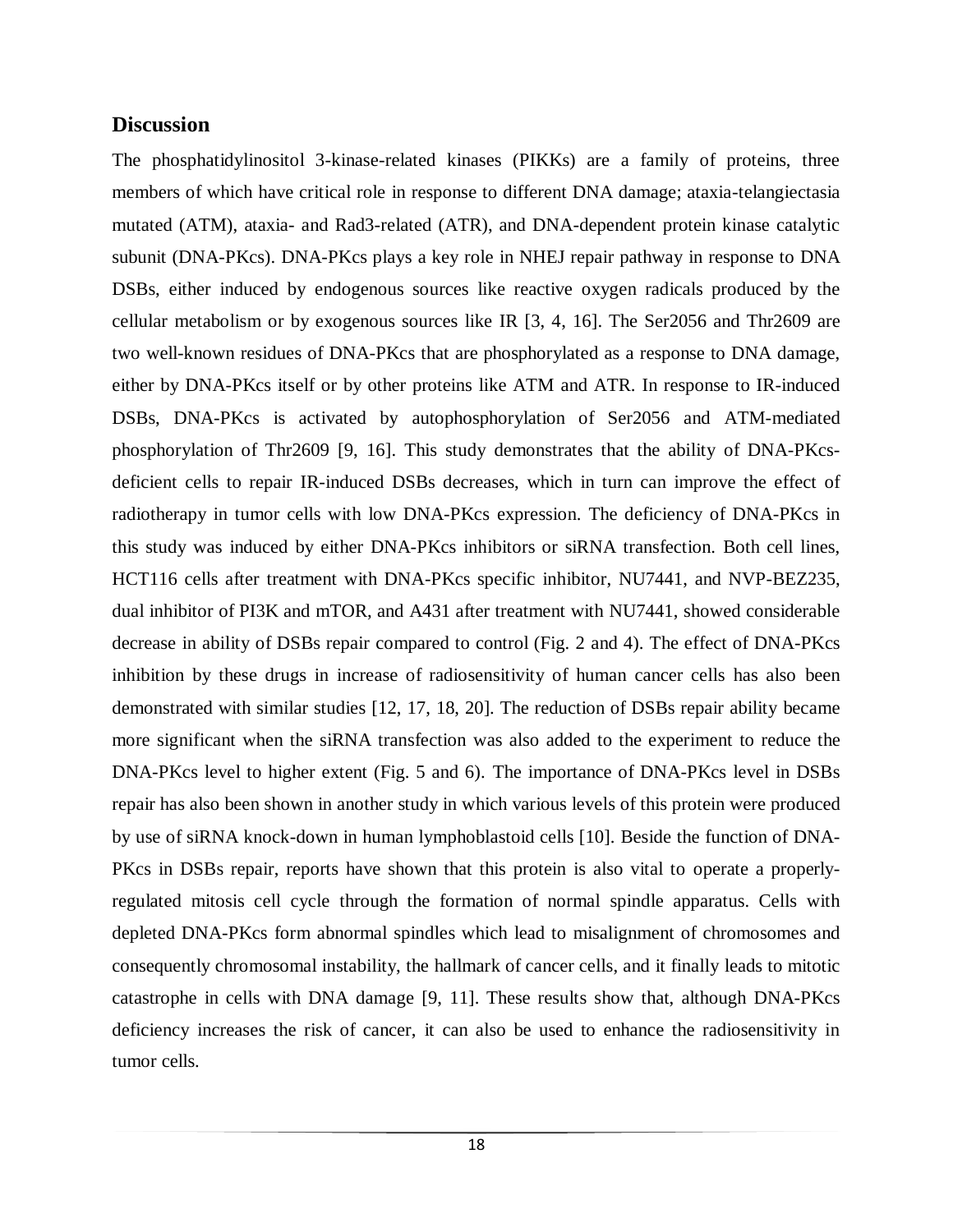To further assess of our cell lines` ability to form a colony, the clonogenic assay in this study can be continued by combination of irradiation and DNA-PKcs inhibitors treatment in future experiments.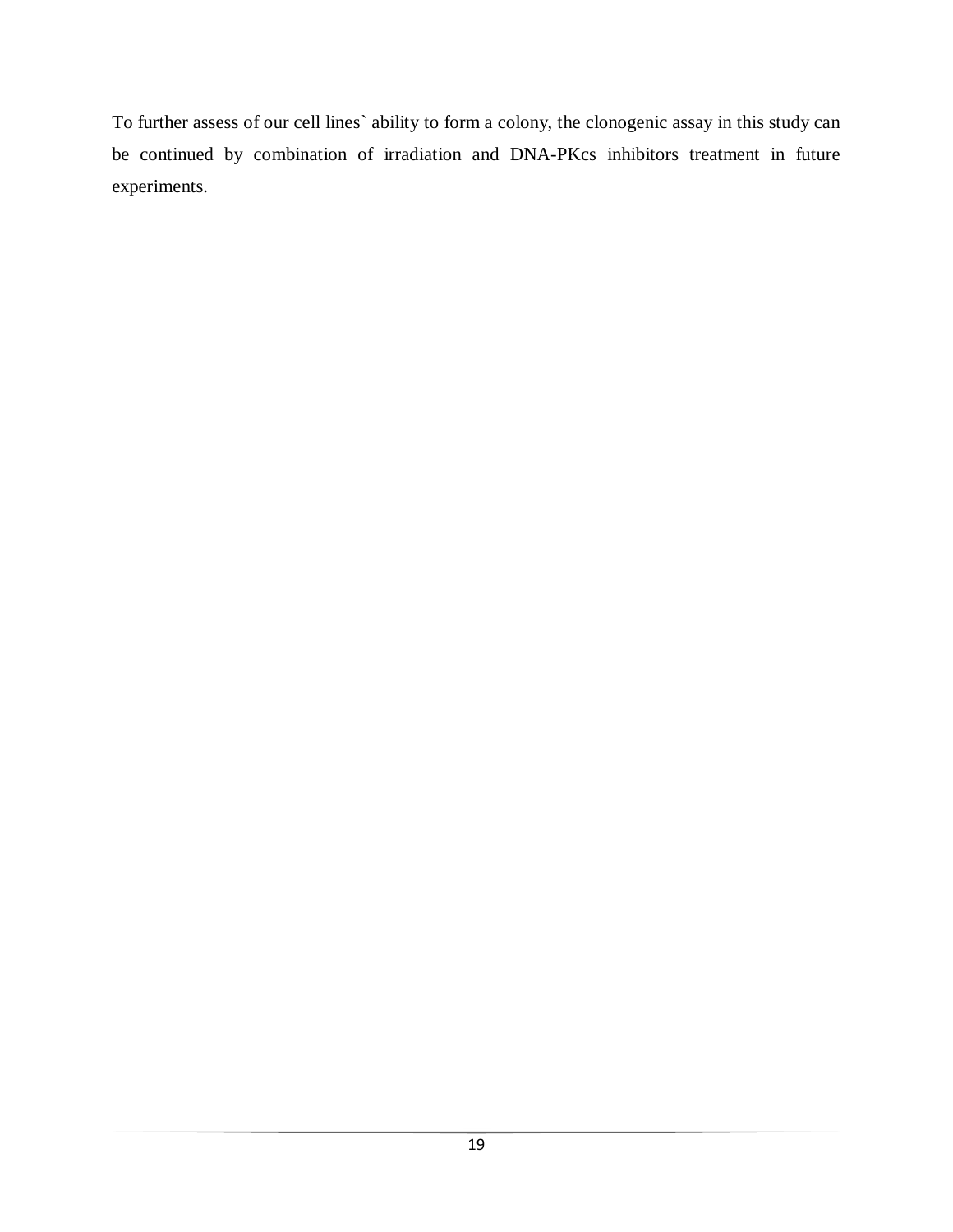# <span id="page-20-0"></span>**Acknowledgements**

I would like to send my gratitude to my supervisor Professor Bo Stenerlöw for all his kind and continuous support during my project and also for providing pleasant atmosphere for whole members of department.

I would also like to thank PhD student Ann-Sofie Gustafsson for teaching me all lab work and techniques with great enthusiasm and patience. It was a great pleasure to be your student and work with you.

Special thanks to PhD student Sara Häggblad Sahlberg for all her helpful guidance in absence of my supervisor Ann-Sofie Gustafsson and also to all members of Biomedical Radiation Science group for productive journal clubs each week and enjoyable fika times. It was a great opportunity to be a member of your friendly group for a while.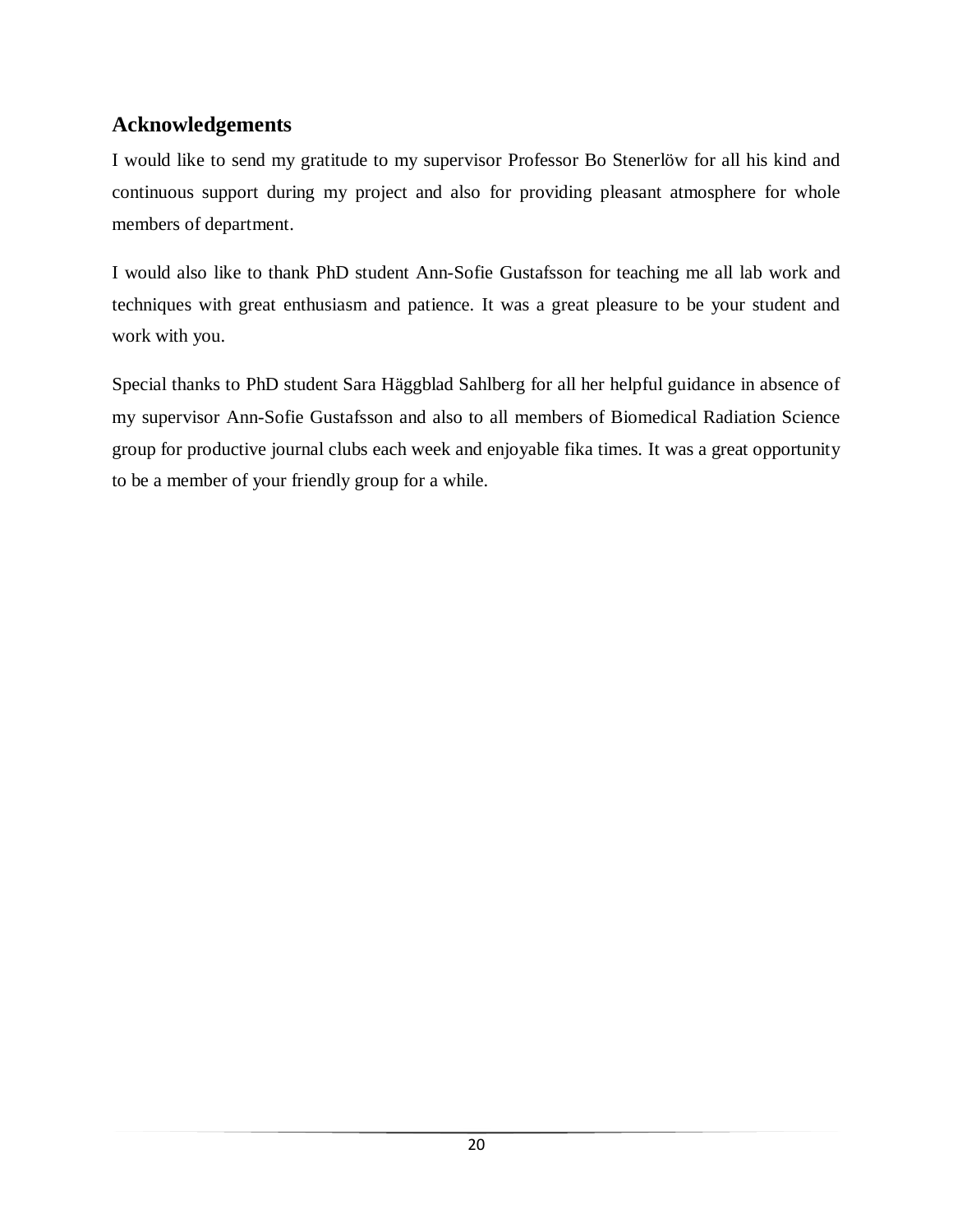# <span id="page-21-0"></span>**References**

- 1. J. Wondergem, J. H. Hendry. 2010. Radiation Biology: A Handbook for Teachers and Students. Training Course Series 42. International Atomic Energy Agency: Vienna. P. 4- 14.
- 2. National Cancer Institute 2012. Radiation Therapy for Cancer. WWW document: [http://www.cancer.gov/cancertopics/factsheet/Therapy/radiation.](http://www.cancer.gov/cancertopics/factsheet/Therapy/radiation) Date visited 13 December 2012.
- 3. Eric Weterings, David J. Chen. 2007. DNA-dependent protein kinase in nonhomologous end joining: a lock with multiple keys?. The Journal of Cell Biology 179:183-186.
- 4. Kum Kum Khanna, Stephen P. Jackson. 2001. DNA double-strand breaks: signaling, repair and the cancer connection. Nature 27:247-254.
- 5. D. C. Schwartz, C. R. Cantor. 1984. Separation of yeast chromosome-sized DNAs by pulsed field gradient gel electrophoresis. Cell 37(1):67-75.
- 6. J. Herschleb, G. Ananiev, D. C. Schwartz. 2007. Pulsed-field gel electrophoresis. Nature Protocols 2:677-684.
- 7. B. Stenerlöw, K. H. Karlsson, B. Cooper, B. Rydberg. 2003. Measurement of Prompt DNA Double-Strand Breaks in Mammalian Cells without Including Heat-Labile Sites: Results for Cells Deficient in Nonhomologous End Joining. Radiat Res 159(4):502-510.
- 8. Nicolaas A P Franken, Hans M Rodermond, Jan Stap, Jaap Haveman, Chris van Bree. 2006. Clonogenic assay of cells in vitro. Nature Protocols 1:2315-2319.
- 9. Kyung-Jong Lee, Yu-Fen Lin, Han-Yi Chou, Hirohiko Yajima, Kazi R. Fattah, Sheng-Chung Lee, Benjamin P. C. Chen. 2011. Involvement of DNA-dependent Protein Kinase in Normal Cell Cycle Progression through Mitosis. The Journal of Biological Chemistry 286:12796-12802.
- 10. Ying Zhang, Junqing Zhou, Xiaofan Cao, Qinming Zhang,Chang U.K. Lim, Robert L. Ullrich, Susan M. Bailey, Howard L. Liber. 2007. Partial deficiency of DNA-PKcs increases ionizing radiation-induced mutagenesis and telomere instability in human cells. Cancer Letters 250:63-73.
- 11. Zeng-Fu Shang, Bo Huang, Qin-Zhi Xu, Shi-Meng Zhang, Rong Fan, Xiao-Dan Liu, Yu Wang, Ping-Kun Zhou. 2010. Inactivation of DNA-Dependent Protein Kinase Leads to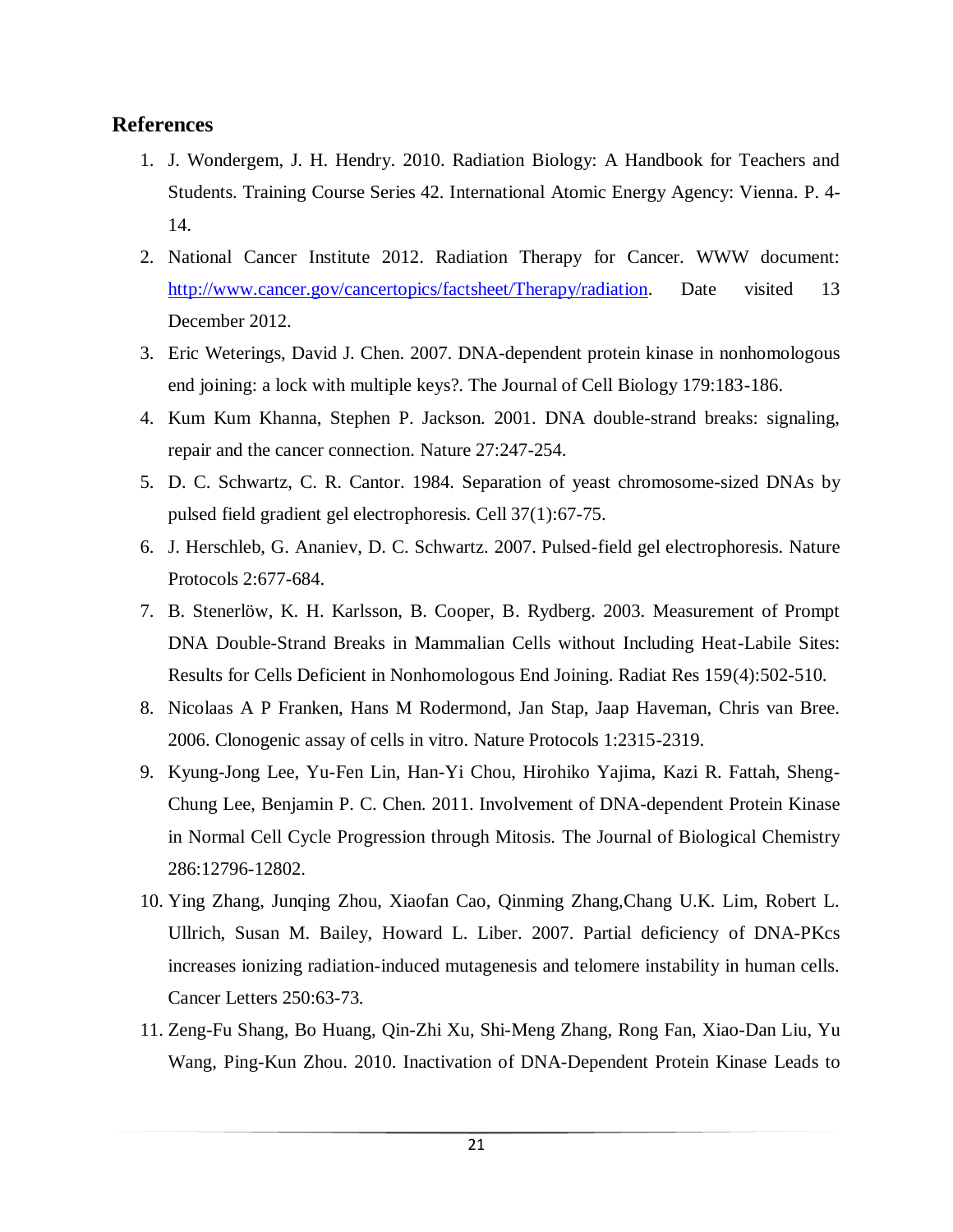Spindle Disruption and Mitotic Catastrophe with Attenuated Checkpoint Protein 2 Phosphorylation in Response to DNA Damage. Cancer Research 70:3657-3666.

- 12. Arun Azad, Susan Jackson, Carleen Cullinane, Anthony Natoli, Paul M. Neilsen, David F. Callen, Sauveur-Michel Maira, Wolfgang Hackl, Grant A. McArthur, Benjamin Solomon. 2011. Inhibition of DNA-Dependent Protein Kinase Induces Accelerated Senescence in Irradiated Human Cancer Cells. Molecular Cancer Research 9:1696-1707.
- 13. [Louis B. Harrison,](http://theoncologist.alphamedpress.org/search?author1=Louis+B.+Harrison&sortspec=date&submit=Submit) [Manjeet Chadha,](http://theoncologist.alphamedpress.org/search?author1=Manjeet+Chadha&sortspec=date&submit=Submit) [Richard J. Hill,](http://theoncologist.alphamedpress.org/search?author1=Richard+J.+Hill&sortspec=date&submit=Submit) [Kenneth Hu,](http://theoncologist.alphamedpress.org/search?author1=Kenneth+Hu&sortspec=date&submit=Submit) [Daniel Shasha.](http://theoncologist.alphamedpress.org/search?author1=Daniel+Shasha&sortspec=date&submit=Submit) 2002. Impact of Tumor Hypoxia and Anemia on Radiation Therapy Outcomes. The Oncologist 7:492-508.
- 14. [Lumir Krejci, Ling Chen, Stephen Van Komen, Patrick Sung, Alan Tomkinson.](http://www.sciencedirect.com/science/article/pii/S0079660303010134) 2003. Mending the Break: Two DNA Double-Strand Break Repair Machines in Eukaryotes. [Progress in Nucleic Acid Research and Molecular Biology](http://www.sciencedirect.com/science/bookseries/00796603) 74:159-201.
- 15. Melissa L. Hefferin, Alan E. Tomkinson. 2005. Mechanism of DNA double-strand break repair by non-homologous end joining. DNA REPAIR 4(6):639-48.
- 16. Elaine Willmore, Sarah de Caux, Nicola J. Sunter, Michael J. Tilby, Graham H. Jackson, Caroline A. Austin, Barbara W. Durkacz. 2004. A novel DNA-dependent protein kinase inhibitor, NU7026, potentiates the cytotoxicity of topoisomerase II poisons used in the treatment of leukemia. BLOOD 103:4659-4665.
- 17. Bipasha Mukherjee, Nozomi Tomimatsu, Kaushik Amancherla, Cristel V. Camacho, Nandini Pichamoorthy, Sandeep Burma. 2012. The dual PI3K/mTOR inhibitor NVP-BEZ235 is a potent inhibitor of ATM- and DNA-PKCs-mediated DNA damage responses. NEOPLASIA 14(1):34-43.
- 18. [Prakash Peddi,](http://www.researchgate.net/researcher/14317689_Prakash_Peddi/) [Charles W. Loftin,](http://www.researchgate.net/researcher/35884396_Charles_W_Loftin/) [Jennifer S. Dickey,](http://www.researchgate.net/researcher/39356084_Jennifer_S_Dickey/) [Jessica M. Hair,](http://www.researchgate.net/researcher/39793932_Jessica_M_Hair/) [Kara J. Burns,](http://www.researchgate.net/researcher/36055974_Kara_J_Burns/) [Khaled Aziz,](http://www.researchgate.net/researcher/38512399_Khaled_Aziz/) [Dave C. Francisco,](http://www.researchgate.net/researcher/38906476_Dave_C_Francisco/) [Mihalis I. Panayiotidis,](http://www.researchgate.net/researcher/38933658_Mihalis_I_Panayiotidis/) [Olga A. Sedelnikova,](http://www.researchgate.net/researcher/38682237_Olga_A_Sedelnikova/) [William](http://www.researchgate.net/researcher/38452678_William_M_Bonner/)  [M. Bonner,](http://www.researchgate.net/researcher/38452678_William_M_Bonner/) [Thomas A. Winters,](http://www.researchgate.net/researcher/38417869_Thomas_A_Winters/) [Alexandros G. Georgakilas.](http://www.researchgate.net/researcher/36227808_Alexandros_G_Georgakilas/) 2010. DNA-PKcs deficiency leads to persistence of oxidatively induced clustered DNA lesions in human tumor cells. [Free radical biology & medicine](http://www.researchgate.net/journal/1873-4596_Free_radical_biology_medicine) 48(10):1435-43.
- 19. Ute Moll, Raymond Lau, Michael A Sypes, Malini M Gupta, Carl W Anderson. 1999. DNA-PK, the DNA-activated protein kinase, is differentially expressed in normal and malignant human tissues. Oncogene 18:3114-3126.